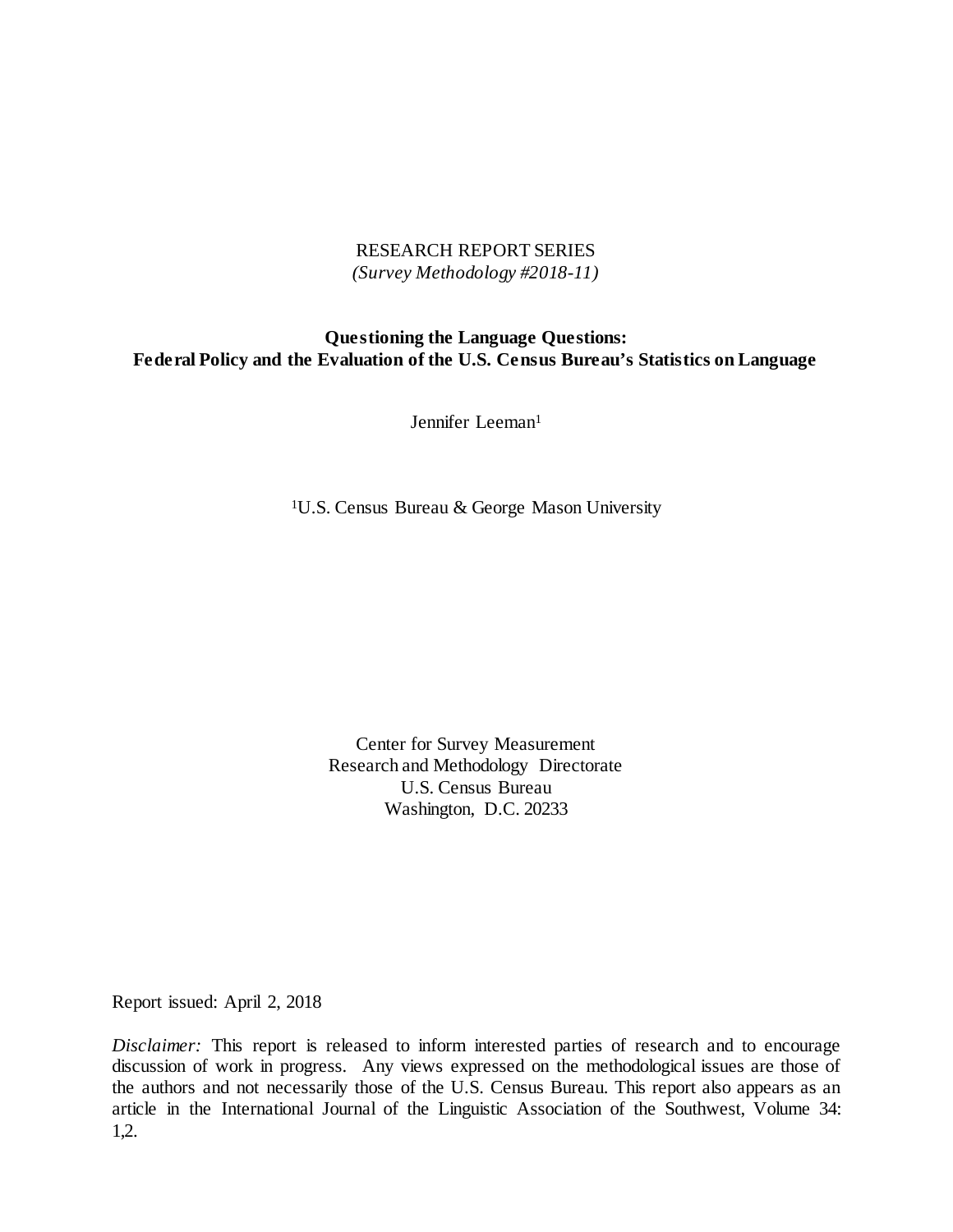### **Abstract**

The U.S. Census Bureau's language statistics, like those of other national statistical agencies, are put to a wide range of public and private uses, but many users may be unaware of how or why these statistics are produced. After presenting a taxonomy of census language questions and their policy uses from around the world, this article examines how and why the U.S. Census Bureau asks about language. Specifically, I explain the federal policies that led to the development of the current three-part language question, analyze how policy has changed since it was introduced, and synthesize the survey methodological research that has been used to evaluate the validity and reliability of the resulting data. I conclude with a discussion of a recent qualitative study that investigated the basis of respondents' answers to the language question, as well as the criteria that respondents use when evaluating the English-speaking ability of other household members.

### **Keywords:**

Language questions, English-speaking ability, Limited English Proficient (LEP), Language statistics, Multilingualism

**Suggested Citation:** Jennifer Leeman**. (2018). Questioning the Language Questions: Federal Policy and the Evaluation of the U.S. Census Bureau's Statistics on Language.** *Research and Methodology Directorate, Center for Survey Measurement Study Series (Survey Methodology #2018-11).* U.S. Census Bureau. Available online at <[http://www.census.gov/content/dam/Census/library/working-papers/2018/adrm/rsm2018-](http://www.census.gov/content/dam/Census/library/working-papers/2018/adrm/rsm2018-11.pdf) [11.pdf>](http://www.census.gov/content/dam/Census/library/working-papers/2018/adrm/rsm2018-11.pdf)

**Corresponding Author:** Jennifer Leeman, U.S. Census Bureau & George Mason University, [jleeman@gmu.edu](mailto:jleeman@gmu.edu)

**Acknowledgment:** I am grateful to the U.S. Census Bureau for support of this research, and particularly to Kurt Bauman and Christine Gambino of the Education and Social Stratification Branch, as well as to Paul Beatty, Patricia Goerman, and Joanne Pascale of the Center for Survey Measurement, for their helpful comments and suggestions. Thanks also to the Linguistic Association of the Southwest for the invitation to present an earlier version of this paper at their 2015 Annual Conference, held in Lake Havasu, Arizona, as well as for the stimulating discussion and comments following my talk. Of course all shortcomings are mine alone.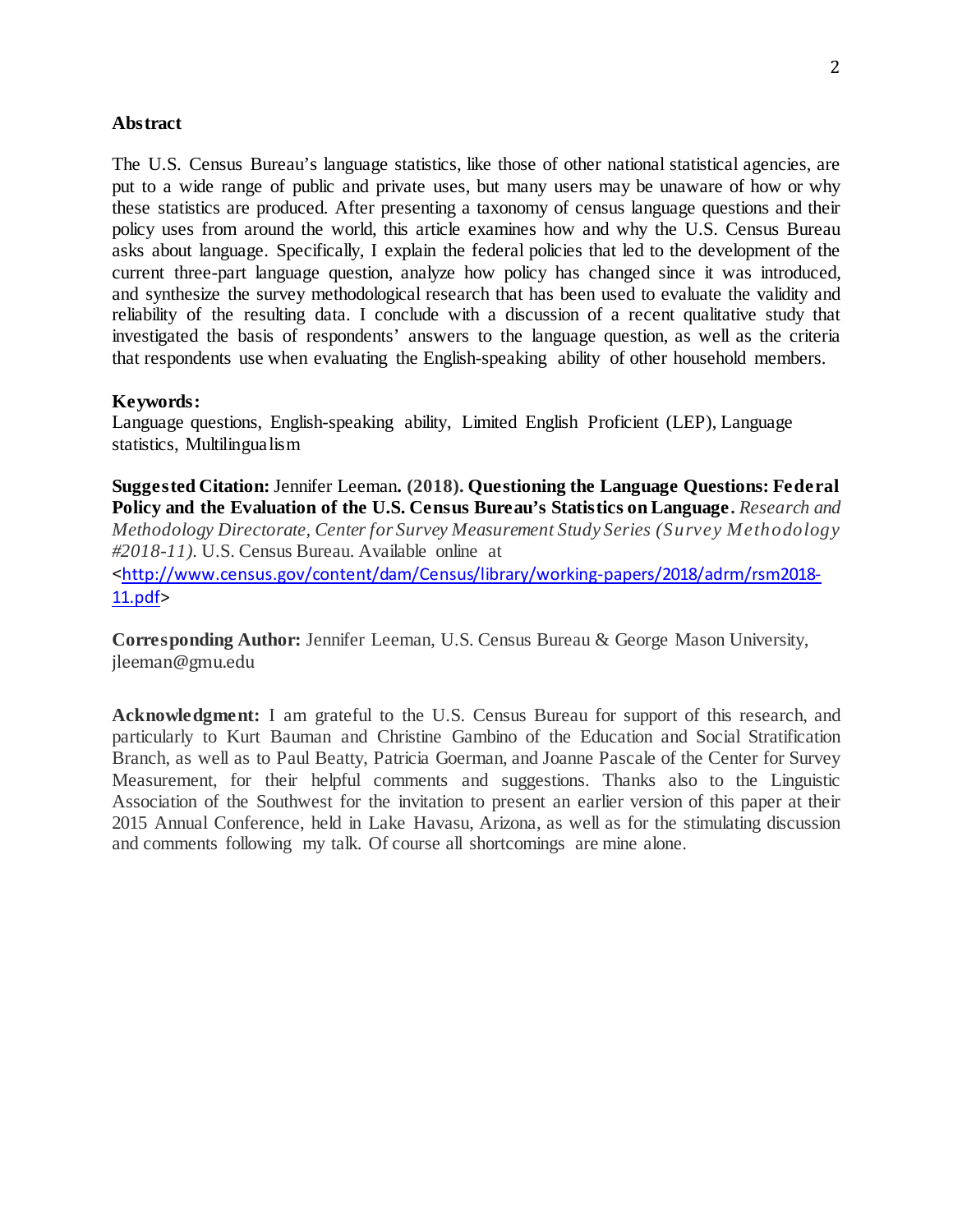### **QUESTIONING THE LANGUAGE QUESTIONS: FEDERAL POLICY AND THE EVALUATION OF THE U.S. CENSUS BUREAU'S STATISTICS ON LANGUAGE.**

### **1.** INTRODUCTION.

The U.S. Census Bureau is the primary producer of statistics in the United States, and the Census Bureau's statistics on language are used by a wide array of researchers, including linguists, demographers, and sociologists, among many others. They are also regularly utilized by various private interests, such as language advertising agencies and specialty retail outlets that use information about minority languages speakers to plan their marketing and sales strategies. So too, professional associations and the news media use the Census Bureau data to educate the public about multilingualism; see for example, the Modern Language Association' *Language Map* (MLA n.d.), or *Slate's* maps and reporting on the most common non-English languages in each state (Blatt 2014). However, users of the Census Bureau language statistics may not be aware of how or why the underlying data about languages are collected and they may make inaccurate assumptions about their meaning.

In this article, I examine why the Census Bureau asks about language, how the Census Bureau asks about language, and what the answers to the Census Bureau's questions about language mean, paying special attention to the connection between federal policy and the language questions. As I will discuss, in contrast with surveys conducted by individual scholars, academic institutions and non-profit organizations, the Census Bureau's questions are largely constrained by federal legislation, congressional mandates, and the explicit needs of federal agencies. I begin with an overview of the different kinds of language questions utilized by various statistical agencies around the world at different historical moments in which I highlight the policies that undergird those questions. This taxonomy will provide the context for the subsequent examination of the U.S. Census Bureau's statistics on language, including a consideration of the history of U.S. census language questions and their policy uses. I then turn to an examination of the U.S. Census Bureau's current three-part language question. Specifically, I explain the federal policies that led to its development, analyze how policy has changed since it was introduced, and synthesize the survey methodological research that has been used to evaluate the validity and reliability of the resulting statistics. Finally, I present the results of a recent qualitative study that investigated the basis of respondents' answers to the Census Bureau language question, as well as the criteria that respondents use when evaluating the English-speaking ability of other household members.

### **2.** TYPES AND USES OF CENSUS LANGUAGE QUESTIONS

Although the history of censuses can be traced back thousands of years, they became increasingly widespread with the development of the modern nation state. In the 19th century, growing interest in censuses lead to the establishment of the International Statistics Congress, which sought to establish cross-national standards and best practices for census-taking (Kertzer and Arel, 2002; Wright & Marsden 2010). Nowadays, most nations conduct some type of census and many include a question, or multiple questions, about language. While the specific wording of census language questions varies, scholars have identified three main foci or types of census language questions: 1) mother tongue; 2) current language use; and 3) language knowledge or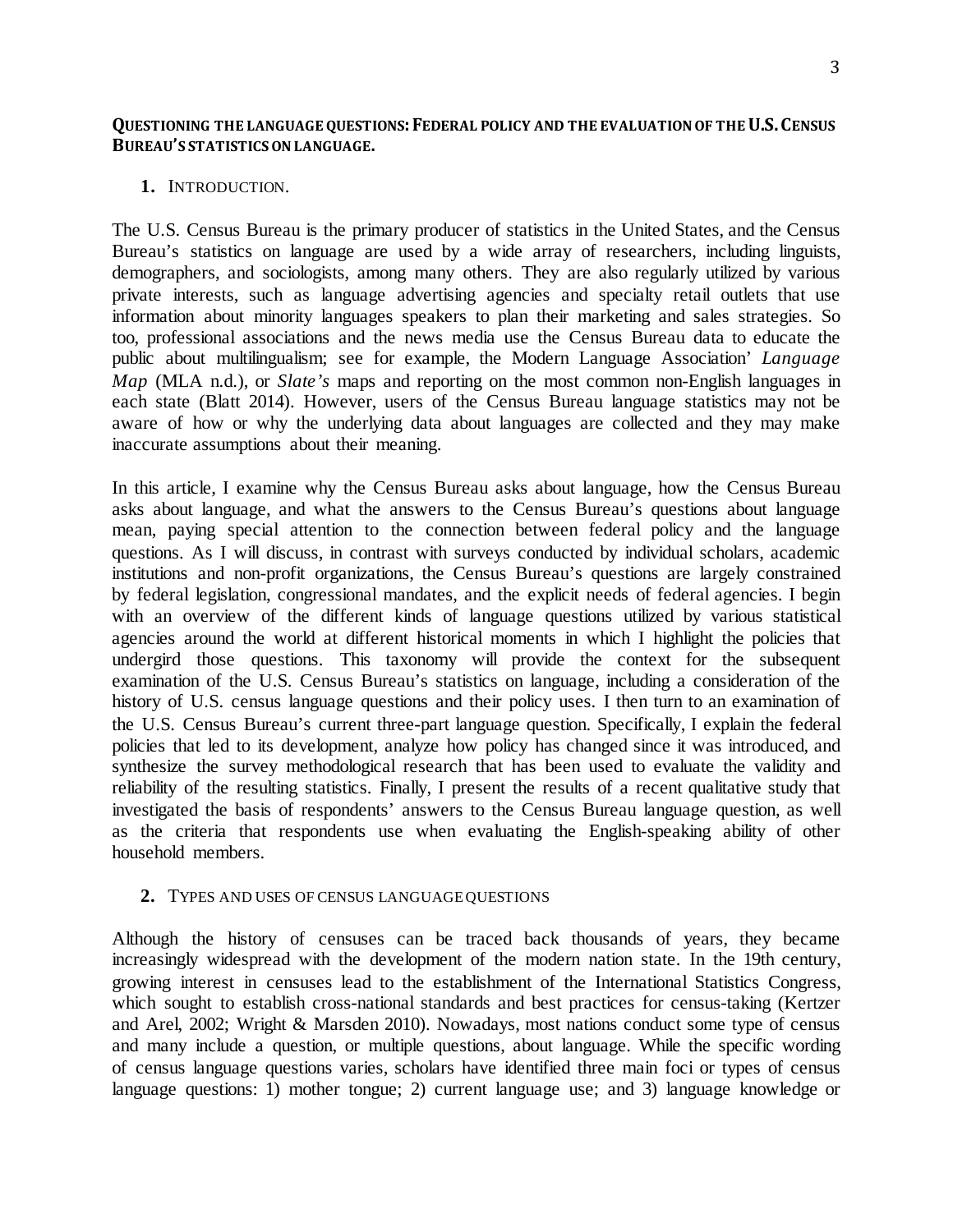proficiency, which is typically asked about the official or national languages (deVries 1985, Lieberson 1966). Taxonomies of census language questions rarely include inquiries on literacy, either in general or specifically in the national language(s), but they may be considered a fourth type of language question (Christopher 2010).

National statistical agencies play a key role in public administration, and decisions about the type(s) of language questions to include are shaped largely by the state's reasons for collecting such data, and particularly the policies for which the resulting statistics are destined. In the 19<sup>th</sup> century, the desire of states to institutionalize national identities, as well as to delimit and quantify colonial and ethnoracial Others, led to a growing interest in classifying populations according to social and cultural criteria (Kertzer and Arel, 2002). But while there was agreement about the value of collecting information on ethnic and cultural identity, the question of HOW to do so was a matter of some debate, as there was concern that individuals might not think of themselves in such terms. Participants at the International Statistics Congress sessions in the second half of the 19th century ultimately agreed that language was a readily accessible proxy for ethnocultural identity.

Thus, the purpose of many early census language questions was to provide numerical documentation of ethnoracial or cultural nationality groups, rather than to collect data about language per se. In such cases, census takers often opted for a question about mother tongue, which was thought to reflect 'an assumed primordial inherited nationality' (Christopher 2010: 535). The resulting statistics could provide quantitative support for nationalist movements as well as serve as the basis of a wide range of policies related to minority groups and rights. While these policies were often about language, this was not always the case. For example, when the U.S. Senate voted that the 1910 census should classify the foreign-born (White) population by race, Congress mandated the inclusion of a mother tongue question to be asked only of the foreign born and their children (Leeman 2004, Perlmann 2001). Because language was seen as a quasi-biological and hereditary characteristic of individuals, U.S.-born children were classified as having the same mother tongue as their foreign-born parents, without taking into consideration whether they even knew that language, let alone spoke it (Leeman 2004). The production of statistics on the racial make-up of the White foreign-born population and their children was not related to language policy, but instead was part of a Congressional move to impose limits on immigration.

When language data are collected for the implementation of language policy, the second type of question, on current language use, is often employed. The specific wording of such questions varies, and includes queries about individuals' main language, the language they most commonly use, the language in which they most often think, and the language they use in the home. Though far less common, censuses also sometimes include questions about the language(s) used in other specific domains, such as the workplace (see for example, the Canadian census of 2006). Multilingual nations with territory-based language policies typically rely on language use statistics to define specific regions linguistically, generally according to the language of the majority, while those with person-based policies use language statistics to determine whether the percentage of minority language speakers meets a minimum threshold that would require government services in that language (Arel 2002, Prévost and Beaud 2002). For example, the Austrian constitution of 1867 outlined certain linguistic rights, including the right to education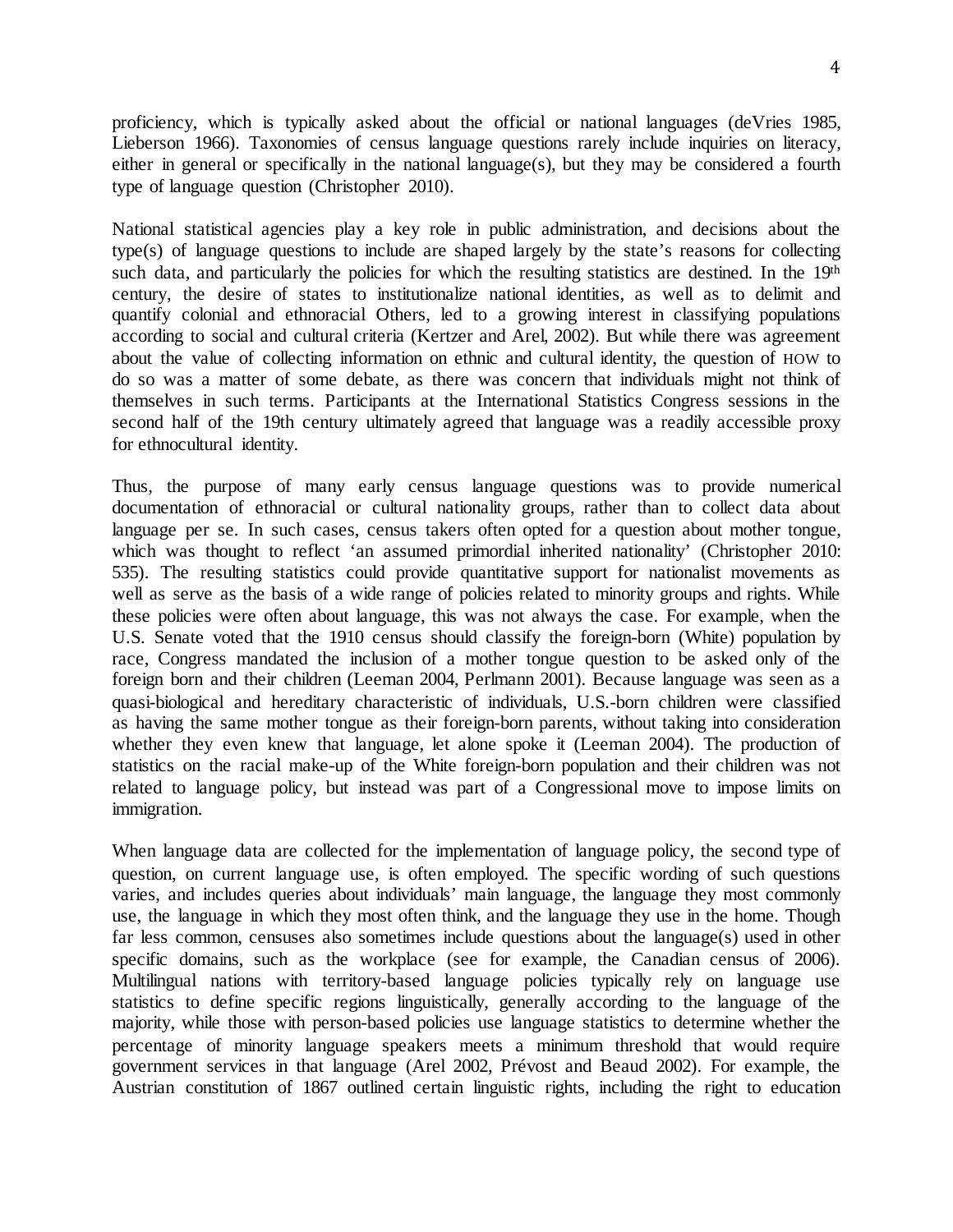and government services in Czech and other minority languages, based on statistics derived from the census language question. Specifically, rights were granted when 20% of the population of a given area declared the same minority language as their 'language of use' (Arel 2002). Questions about language use are also used to assess language maintenance and shift among linguistic minorities (Cardinal 2005). For example, Statistics Canada added a question to the 1971 census about the language usually spoken at home which, in conjunction with the question on mother tongue, was designed to allow officials to quantify language shift as well as to determine the direction of that shift in different locations (Prévost and Beaud 2002, Veltman 1986).

Statistics produced based on the third kind of census language question, about knowledge of national or official languages, are also used to assess linguistic assimilation among immigrants as well as speakers of local minority languages. In the case of nations or regions whose language policies include the preservation and/or revitalization of minority languages, statistics about language maintenance and/or shift among the native population and about the language to which immigrants assimilate are used to measure the success of revitalization and promotion programs.

The fourth kind of language question, about literacy, is frequently used as a measure of social progress or educational achievement and is often asked about literacy in general, rather than a specific language (Christopher 2010). Statistics on literacy are sometimes used as measure of development or social progress, or to assess the level of education or social status of social groups, such as women or immigrants.

Regardless of the specific policies for which data are collected, all census questions also embody particular ideologies about the constructs being measured. As Urla (1993, p. 819) notes, census statistics 'operate simultaneously as technologies of scientific knowledge, of government administration, and of symbolic representation'. For example, the myriad ways that national statistics agencies classify populations by ethnicity and race (Morning 2008), as well as the evershifting ways in which ethnoracial identity has been measured on the U.S. census (Nobles 2000, Rodriguez 2000), reflect sociohistorically contingent understandings of social difference. Similarly, changes in the language questions on the U.S. census reflect changing ideologies of language, including shifting understandings of the relationship of language to racial and national identity (see Leeman 2004, 2013 for analysis of this history).

In the next section I turn to the case of the U.S. and a consideration of the history of the U.S. census and the federal policies that have shaped the Census Bureau's inclusion of various language questions over the years.

## **3.** THE HISTORY OF CENSUS LANGUAGE QUESTIONS IN THEU.S.:CHANGING POLICIES & DATA NEEDS.

The U.S. government conducted its first census in 1790, with a count of the population conducted every ten years since, as mandated by the Constitution (Article 1, Section 2). While the enumeration's original purpose was the apportionment of taxation and representation in the House of Representatives, for which the Constitution required separate counts of free and enslaved persons, the population was also classified by race, gender and age. Thus, from the outset, census questions and classifications have reflected both specific policy mandates and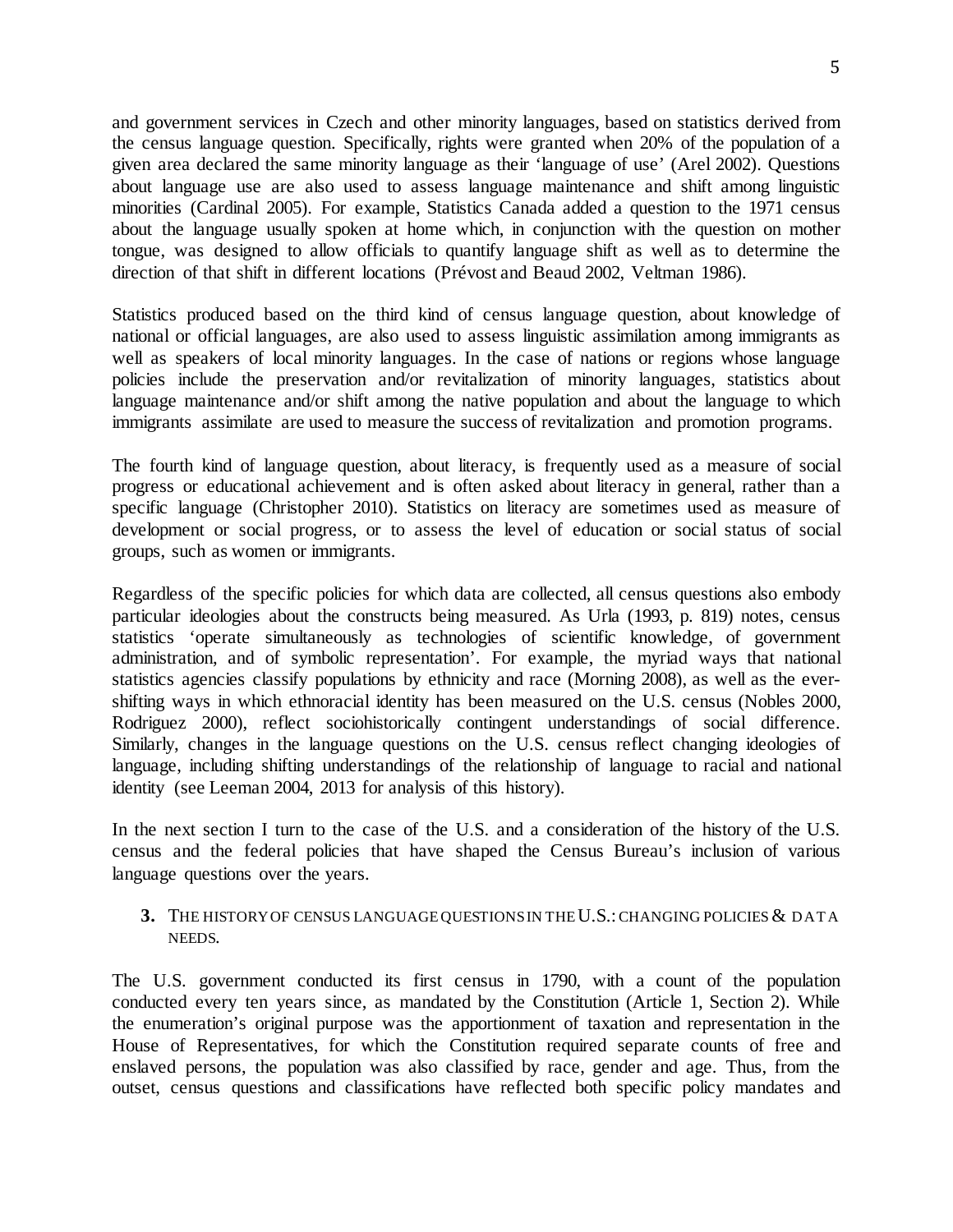6

categories salient in U.S. public life (Nobles 2000). Over the years, additional questions have been added in response to new legislation and policies, as well as to congressional requests for data on a wide variety of topics, as new social issues and categories have gained ideological salience or political importance.

Given that in the 19th century, language was not the basis of legislation or policy, nor a particularly salient social characteristic, early censuses did not include language questions. In 1850 the first language-related inquiry, a question on the literacy of free adults was added, in accordance with a Congressional mandate to include inquiries on 'the pursuits, industry, education, and resources of the country' (U.S. Census Bureau n.d.) In 1890, a yes/no question on English speaking ability was added, and all decennial censuses from 1890 to 2000 except one inquired about language (Gauthier  $2002$ ).<sup>1</sup> However, the focus and the formulation of the language questions has varied widely over the years. In fact, all four kinds of language questions discussed in the previous section have appeared on the U.S. Census at one time or another. The first type, a mother tongue question, was first introduced in 1910 and various iterations have appeared on some censuses since then. The second type of question, about home language use, is included as part of the Census Bureau's current three-part language question (discussed later in this article). Examples of the third type (about language knowledge) include the 1890 yes/no English-speaking ability question, as well as the last part of the current question, which asks respondents to report how well they speak English. Finally, the fourth type, about literacy, is exemplified in the question about the ability to read and write, introduced in 1850, as well as subsequent questions that inquired about these skills separately.<sup>2</sup> In addition to asking about different aspects of language knowledge or use, over the years the questions have been asked about different sectors of the population: in some cases, they were asked of all residents; in others, only of the foreign born or those with foreign-born parents (Gauthier 2002, Stevens, 1999).

The addition and reformulation of language questions in the history of the U.S. census reflect changing policies and ideologies about language, as well as shifting social realities. For example the addition of the English ability question in 1890 reflected both the growing importance of English in the understanding of United States national identity as well as lawmakers' concerns regarding the linguistic assimilation of recent immigrants (Leeman 2004). After strict limits on immigration were imposed in the 1920s, the percentage of immigrants who reported an inability to speak English was only 7% in 1930. Immigration essentially came to a halt in the 1930s, and the English ability question was eliminated for the 1950 census.

As noted above, the 1910 introduction of a mother tongue question for the foreign-born and their children was also related to concerns about immigration, specifically the racial make-up of the immigrant population. Modified versions of the mother tongue question appeared through the 1940 census but were eliminated for the 1950 decennial survey. In 1960, a mother tongue question was reintroduced, slightly different from pervious versions and this time asked only of immigrants, with the goal of 'determining nationality or ethnic or linguistic origin of the foreign born, especially of those persons born in certain Eastern European areas which [had] experienced changes in national sovereignty' (U.S. Bureau of the Census 1963:xlvi, cited in Stevens 1999). The mother tongue was modified yet again for the 1970, as the policy goals continued to evolve. Rather than determining the origins of Eastern European immigrants, the 1970 mother tongue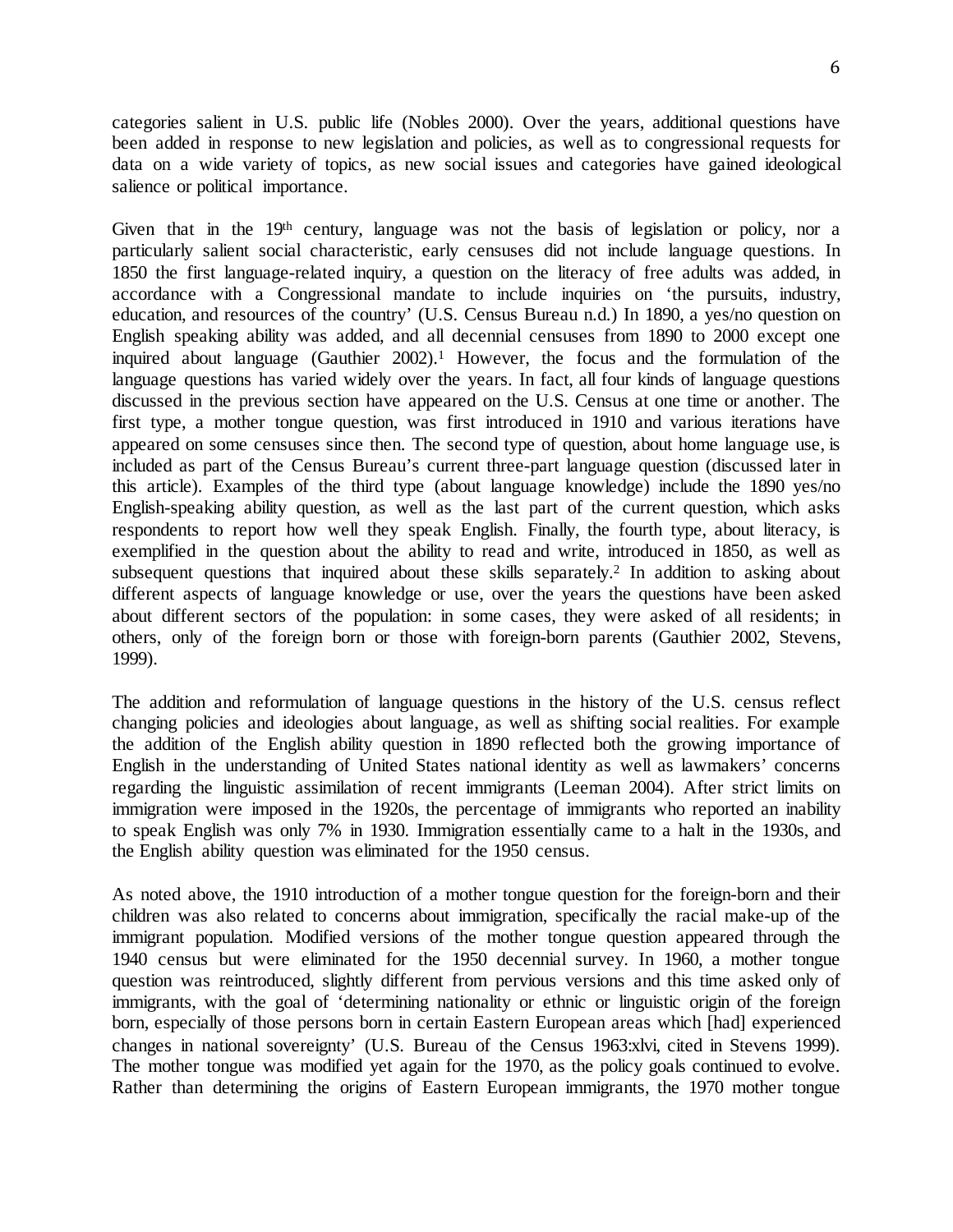question, which was asked of both the native-born and the foreign-born, was designed 'to assist in identification of the various ethnic groups in the population; in particular, the Spanishlanguage population' the Census Bureau again modified the language question (U.S. Bureau of the Census 1976:5-16, cited in Stevens 1999), a growing concern among activists and policymakers alike.

In the 1960s and 70s, growing acknowledgement of discrimination against Mexican Americans and Puerto Ricans, increased political activism, and a mounting politicization of the census undercount brought multi-faceted calls for better statistics about these groups, which (Anderson & Fienberg 1999; Choldin 1986). In turn, this led to efforts by the Census Bureau to explore various ways to define and identify Latinxs, including a language question. While many members of Latinx subgroups tended to think of themselves primarily in terms of their specific national origins, a pan-ethnic identify was also emerging, as is reflected by the tendency of some Mexican American leaders as well as the English language media to use pan-ethnic labels such as 'Spanish' and 'Spanish American' (Mora 2014). In addition to any assumed cultural similarities or shared history, the pan-ethnic label was based in part on assumptions of a shared linguistic identity, as is seen in the sometimes interchangeable use of 'Spanish', 'Spanish American' and 'Spanish-speaking' (Leeman 2013, Mora 2014). At the same time, however, there was also recognition among activists and government officials that not all 'Spanish Americans' spoke Spanish, and that English monolingualism was not uncommon (Mora 2014). Thus, the 1970 language question, rather than asking about current use, which would have excluded English monolinguals, inquired about mother tongue. Moreover, the wording of the question – 'What language, other than English, was spoken in this person's home when he was a child?' – meant that not only would individuals who had undergone language shift to English be included, but so would individuals who had NEVER spoken a non-English language herself as long as it had been spoken by others in the household. This was consistent with the goal of ethnoracial identification.

In addition to the mother tongue question, the Census Bureau also experimented with other methods of the tabulation of 'Spanish surnames' and a self-identification question which asked a 5% sample whether an individual was of 'Spanish or Hispanic origin', ultimately settling on the latter as the preferred method of identifying what would subsequently come to be known as the 'Hispanic or Latino population' (Rodríguez 2000). In 1976, Congress passed PUBLIC LAW 94– 311, officially recognizing discrimination against 'Americans of Spanish origin or descent' and mandating the production of social, health and economic statistics on this population, and a selfidentification question was asked of the entire population beginning with the 1980 census (Rumbaut 2006).

With the adoption of the self-identification question, the Census Bureau moved away from reliance on language as an indicator of ethnoracial identity. At the same time, however, federal courts began to recognize that discrimination against ethnic minorities and national origin groups was sometimes enacted linguistically, such as by providing services only in English. New federal policies making explicit reference to language were enacted, mandating accommodations for persons with limited proficiency in English, as is discussed in more detail below. These policies lead to new requirements for reliable statistics to be used in implementation and evaluation, and in turn, new ways of asking about language, as will be discussed in the following section.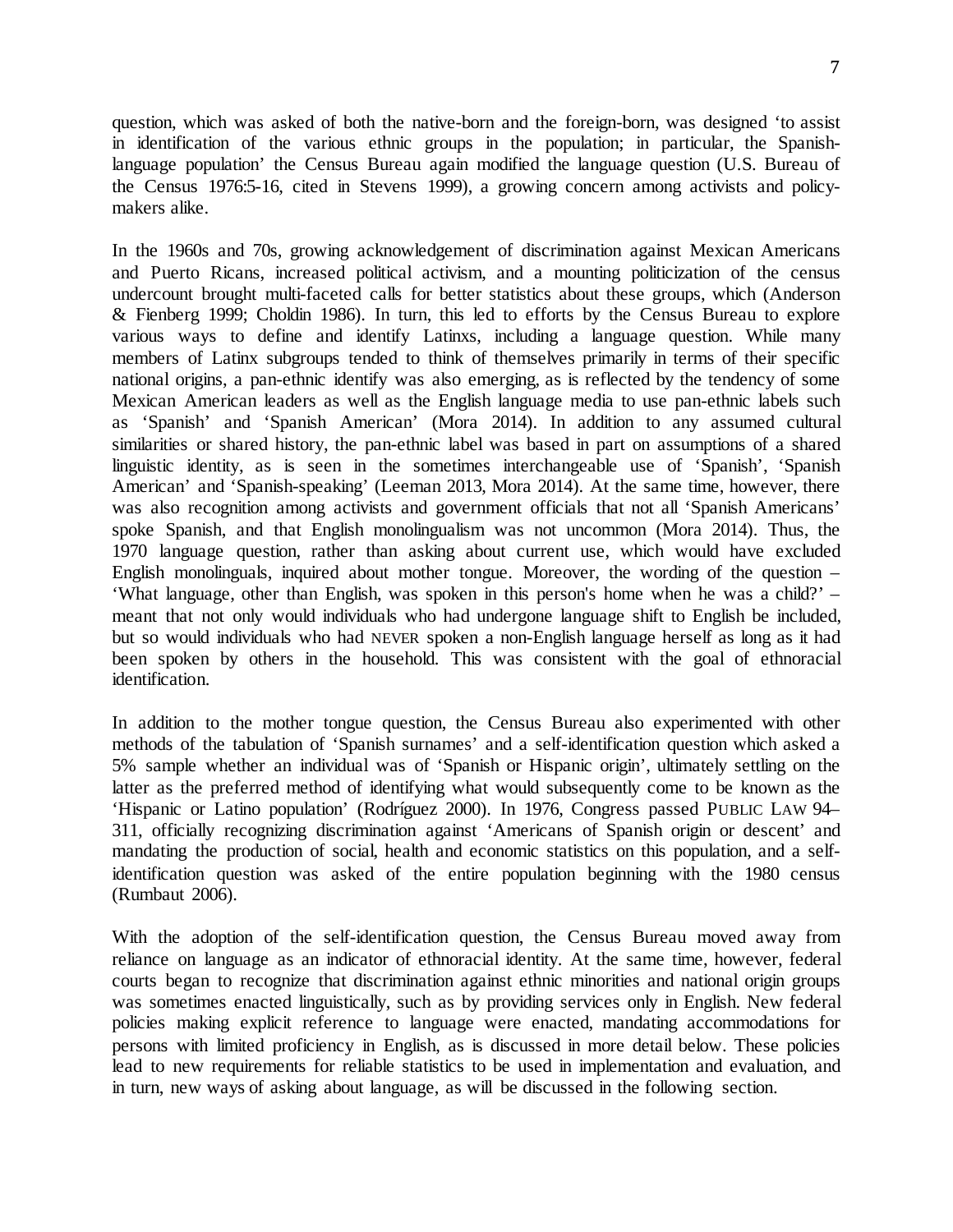#### **4.** POLICY NEEDS AND THE CURRENT LANGUAGE QUESTION.

In contrast with the multiple versions of the mother tongue question in which language was used as a proxy for national origin or ethnoracial background, the current language question was designed to produce statistics about language itself. The federal need for language statistics can be traced to the 1974 landmark Supreme Court case LAU V. NICHOLS*,* which revolved around the San Francisco school system's lack of any special instructional provisions for Chinese-speaking students who did not speak English. The Supreme Court ruled that the failure to address the needs of such children constituted a violation of the Civil Rights Act of 1964, which bans discrimination based on the ground of race, color, or national origin, thus establishing a legal precedent linking language to national origin (Moran 2009).

In the wake of the Lau ruling, Congress passed the EQUAL EDUCATIONAL OPPORTUNITIES ACT as an amendment to the ELEMENTARY AND SECONDARY EDUCATION ACT*,* which explicitly mentioned 'failure by an educational agency to take 'appropriate action' to overcome language barriers that impede equal participation by its students in its instructional programs' as an example of illegal denial of educational opportunity (Berenyi 2008). Thus, Congress generalized the Lau finding to all school districts and established an obligation for schools to provide instructional support for children with limited English-speaking ability (Stewner-Manzanares 1988). In 1974, Congress also reauthorized the BILINGUAL EDUCATION ACT, which provided federal guidelines and funding for bilingual programs. In terms of data collection needs, a key provision was a Congressional mandate for a study of the need for bilingual education (Macías 1993).

Attention to language barriers and to the role of language in national origin discrimination was also growing in other policy domains. Indeed, Public Law 94–311,which, as noted above, recognized discrimination against 'Americans of Spanish origin or descent' and mandated the production of statistics about the social, economic and health status of this segment of the population, directed the Census Bureau to produce Spanish-language census questionnaires and to hire Spanish-speaking census interviewers in order to reduce language barriers to participation. In the realm of electoral access and the right to vote, in 1975 Congress added SECTION 203 to the VOTING RIGHTS ACT, declaring that enforcement of the 14<sup>th</sup> and 15<sup>th</sup> amendments necessitated the elimination of practices and procedures excluding citizens of language minorities from participation in the electoral process (U.S. Department of Justice n.d.) In addition to providing the U.S. Department of Justice with statistics on the racial make-up of political districts, the law also required the Director of the Census Bureau to determine the proportion of residents who were members of language minorities historically excluded from the political process, defined in the law as persons of Spanish heritage, American Indians, Asian Americans and Alaskan Natives. These statistics, together with statistics on literacy and voter registration rates, as well as the (non)availability of minority language voting materials, were to be used in the identification of electoral districts that had engaged in discriminatory electoral practices and were thus subject to additional monitoring (Section 4b), as well as in the determination of districts that would be required to provide voting materials in non-English languages (Section 203). In contrast with the Bilingual Education Act and its focus on 'limited English-speaking children', the 1975 amendments to the Voting Rights Act based protections on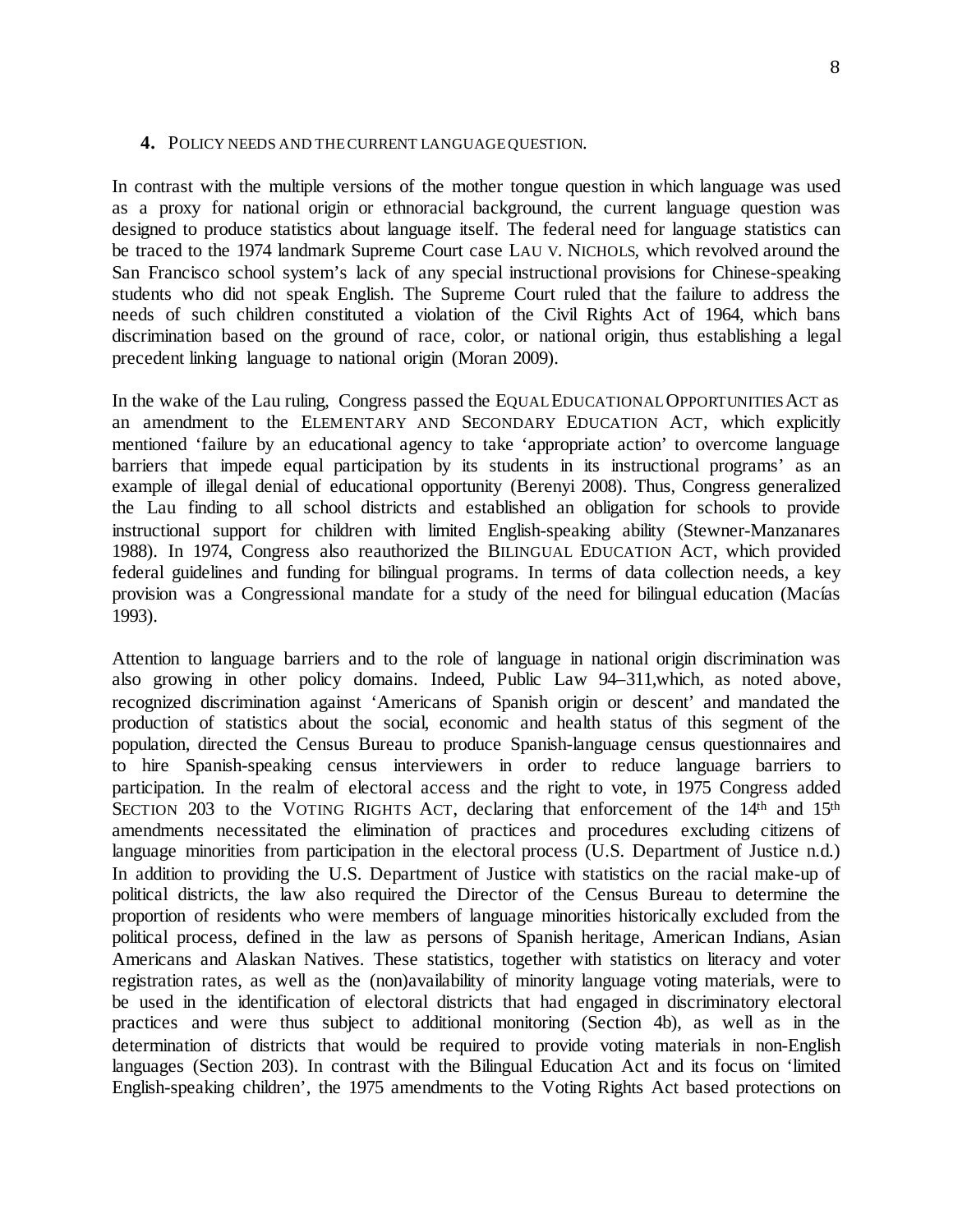the percentage of minority language citizens in a given area, regardless of their English ability. In the 1982 amendment, however, Section 203 would be modified to exclude language minority citizens who were proficient in English, as is discussed in more detail in the next section.

These new federal policies and congressional mandates created a need for federal statistics about language spoken and knowledge of English, leading to a 1975 field-test on the current population survey (McArthur 1981) and ultimately to the introduction on the 1980 census of a three-part language question focusing on home language use and English-speaking ability (Macías 1993). The first part asked whether household members who are five years old or older 'speak a language other than English at home'. If the answer was yes, respondents were asked to identify the non-English language, and then to report how well the individual speaks English in (see Figure 1). If the answer was no, the respondent was to skip to the next question.



*Figure 1. 1980 Census language question (Long form only)*

Together, the first and second parts of the question can be considered a type two question, about current language use, while the third part is a type three question, about knowledge of the national language. The reason to use a filter question and thereby limit the question on Englishspeaking ability to those who reported speaking a non-English language was to reduce the burden on the majority of the population who spoke only English and who might be confused by the question (Kominski, personal communication, 2009). Similarly, limiting the language use question to those who speak a non-English language 'at home' was intended to exclude 'languages which were not a part of one's regular use' (Kominski 1989, p. 1). As for literacy, the last time a direct question about the ability to read and write had been asked was in 1930. Rather than reintroducing such a question, the decision was made to use completion of five years of schooling as a proxy for literacy, regardless of the language or location of schooling.

Following the field test, the three-part language question was added to the 1980 census long form, a more extensive census survey distributed to a sample of the population that contained a wide range of questions on household and individual characteristics such as number of rooms,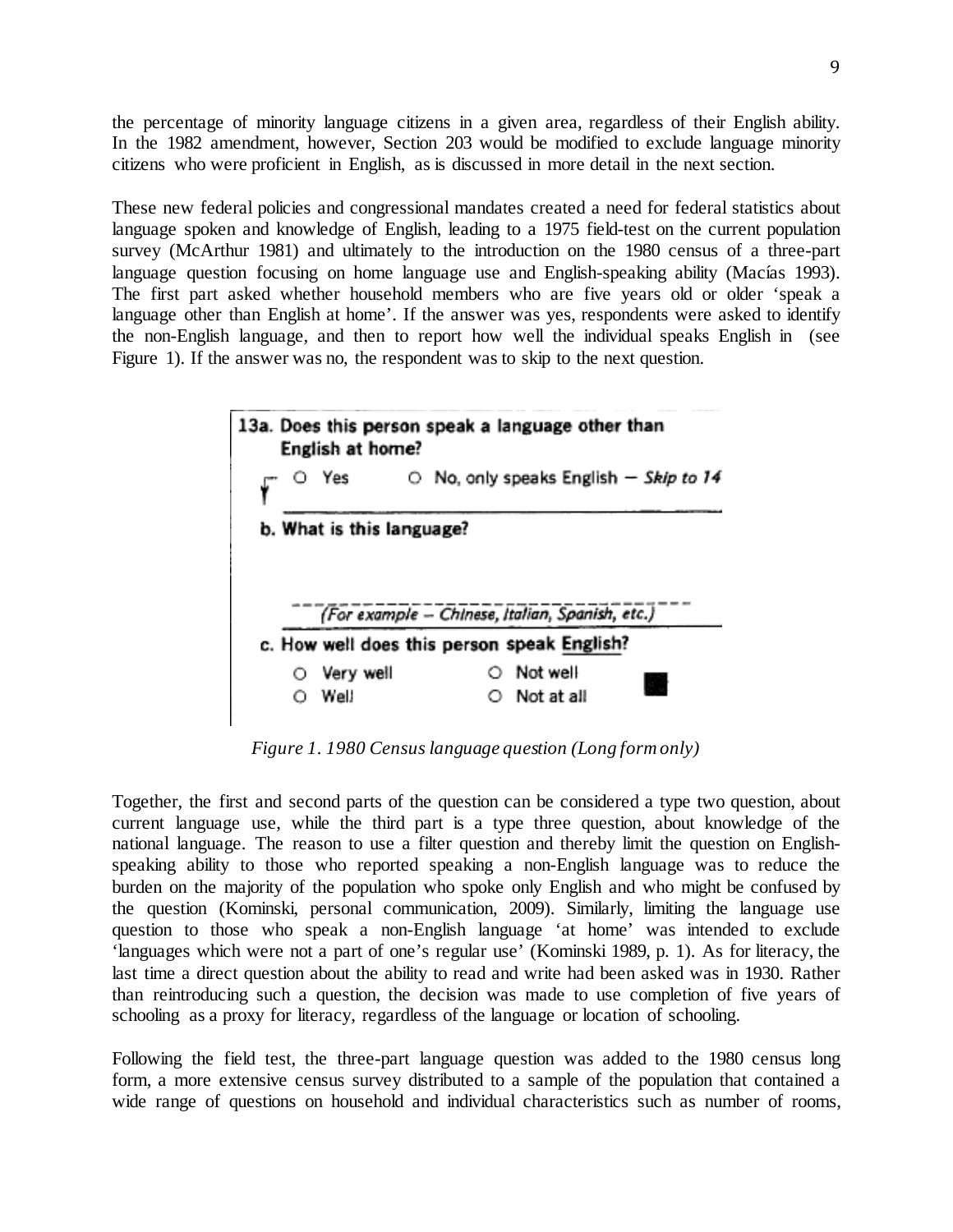availability of running water, place of birth, educational attainment, health insurance coverage, and labor market participation, among many others. The three-part question remained on the long form through 2000, with two small changes: 1) in 1990 the negative response option to Part A ('Do you speak a language other than English at home?') was changed from 'no, only English' to simply 'no', and 2) in 2000, the example languages were changed from Chinese, Italian, Spanish, and Vietnamese to Korean, Italian, Spanish, and Vietnamese (Gauthier 2002) (see Figure 2). In 2010, the Census Bureau eliminated the long form census and replaced it with the American Community Survey (ACS), an obligatory household survey administered continuously (rather than every ten years) to a large sample of the population, which allows it to serve almost like a 'rolling sample-based census.' Like the other questions previously on the census long form, the three-part language question was moved to the ACS, where it has remained ever since.

|                           | a. Does this person speak a language other than<br><b>English at home?</b>                       |  |
|---------------------------|--------------------------------------------------------------------------------------------------|--|
|                           | Yes<br>No $\rightarrow$ SKIP to question 15a                                                     |  |
| b. What is this language? |                                                                                                  |  |
|                           | For example: Korean, Italian, Spanish, Vietnamese<br>c. How well does this person speak English? |  |
|                           | Very well                                                                                        |  |
|                           | Well                                                                                             |  |
|                           | Not well                                                                                         |  |
|                           | Not at all                                                                                       |  |

*Figure 2. ACS language question (2012)*

Since the introduction of the three-part question, federal language policy has evolved, and new and revised legislative mandates have led to new data needs. Rather than modifying the language question, Census Bureau researchers have investigated its suitability for producing statistics to be used in the implementation of these new policies. Such research is the focus of the next section.

**5.** EVOLVING LANGUAGE POLICIES AND THE VALIDITY OF THE THREE-PART QUESTION.

One area where educational language policy has changed since 1975 is in the attention to English language literacy, rather than simply English speaking ability. In fact, even before the 1980 census containing the three-part language question was carried out, the 1978 reauthorization of the Bilingual Education Act had stopped using the term LIMITED ENGLISH-SPEAKING to refer to the children to be served by the act, replacing it with LIMITED ENGLISH PROFICIENT (LEP) and adding 'reading and writing' to the definition (Macías 1993).

The 1982 reauthorization of the 1965 Voting Rights Act also brought heightened attention to the measurement of broader English language proficiency (rather than just speaking ability), and to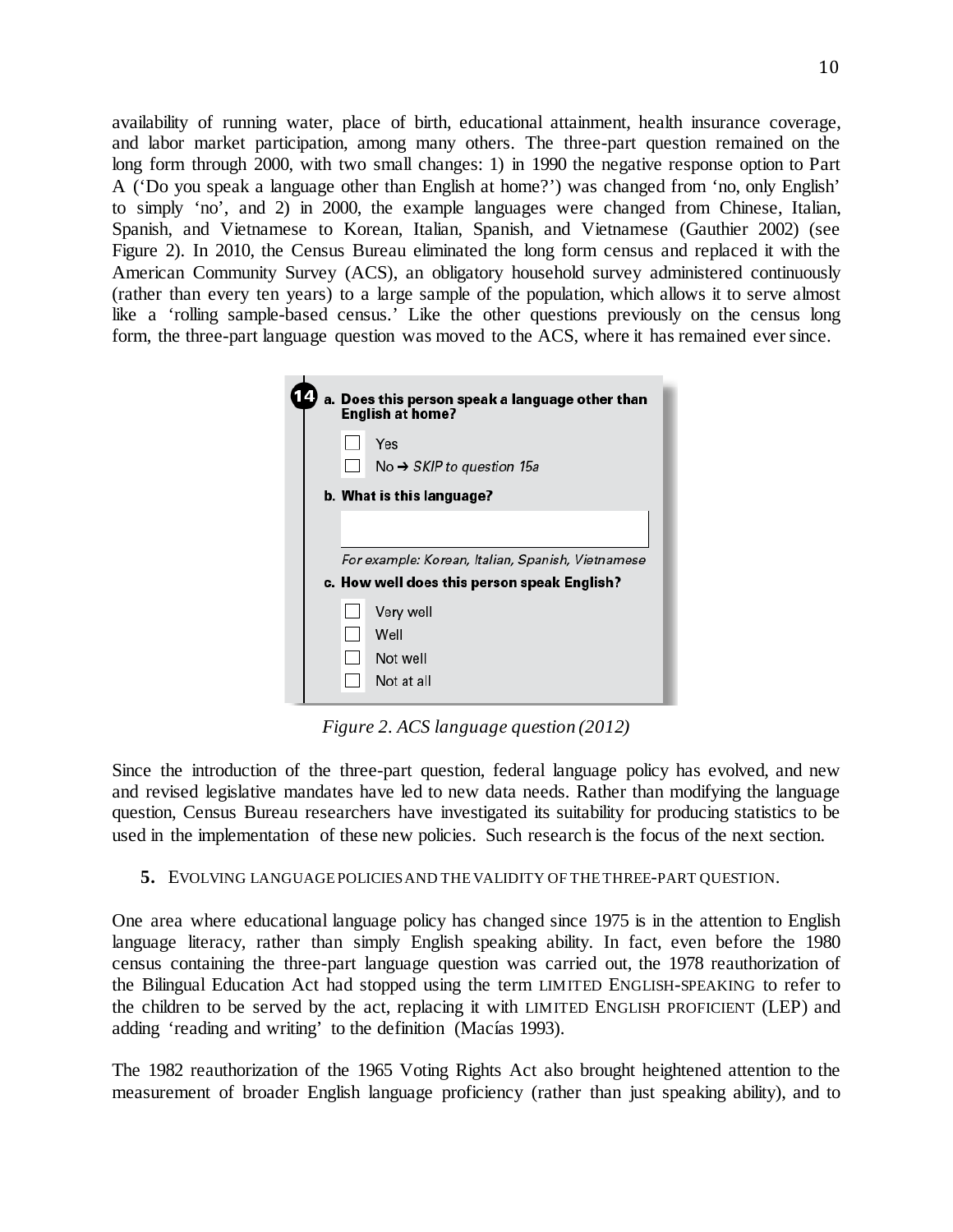the validity of the existing three-part question for new policy uses regarding minority language speaking adults (rather than just children). Specifically, an amendment included in the reauthorization changed the formula for determining which districts were required to provide ballots and electoral information in languages other than English. Whereas under the 1975 amendment, Section 203 had utilized a count of language minority citizens without considering their English ability, the 1982 reauthorization included only persons 'unable to speak or understand English adequately enough to participate in the electoral process'. The definition did not explicitly mention literacy, but the fact that voting materials and ballots were typically printed seemed to imply that the ability to read should be taken into account. In consultation with the Department of Justice, the Census Bureau sought to determine whether the three-part question could be used to produce the required statistics (Kominski 1985). In particular, the new policy raised two key issues: whether part B, the sub-question that asks how well the respondent 'speaks' English, could be used to assess English language proficiency more broadly defined to include literacy, and if so, which of the response options (i.e. VERY WELL, WELL, NOT WELL, or NOT AT ALL) should be used as the cut-off point.

In order to assess the validity of the census English-speaking ability question as a measure of English proficiency (including literacy), Census Bureau researchers conducted a new analysis of data from the 1982 English Language Proficiency Study (ELPS), which the Census Bureau had carried out for the Department of Education in order to fulfill a Congressional mandate for statelevel counts of LEP children and adults. The original study involved the administration of English proficiency tests to individuals in households where at least one person had been reported as speaking a language other than English at home on the 1980 Census (U.S. Department of Education 1987), with a smaller sample of households that did not report any such individuals also included as a control. In order to gain a better understanding of how census responses correlated with actual English proficiency, researchers had visited the households in the study and administered a total of 29,230 proficiency exams (7,296 of these were administered to adults, and 18,207 were an age-specific children's version). In the reanalysis, researchers examined the proficiency test scores of individuals in the four response option categories and found that those who were reported as speaking English very well passed the proficiency test at rates similar to those reported to speak only English (Kominski 1989). In contrast, individuals who were reported to speak English well, not well, or not at all passed the test at significantly lower rates. Census Bureau officials thus concluded that the existing English-speaking subquestion was valid for the determination of districts covered by Section 203 of the Voting Rights Act and that a reported ability of less than very well should be considered inadequate for electoral participation (Kominski 1985, 1989; Wilson 2014).

In addition to comparing responses to the English speaking ability sub-question with direct measures of English proficiency, the Census Bureau also compared them to self-reports on the ability to carry out a range of oral and literacy-based tasks such as reading a newspaper or filling out a driver's license application form in English. Specifically, following the 1980 Census, researchers reinterviewed respondents and asked them more detailed questions. Results showed that 1) respondents' self reported ability for specific tasks correlated with responses on the English-speaking ability sub-question, and 2) the highest percentage of those who reported speaking English very well on the 1980 Census also reported being able to fill out a form without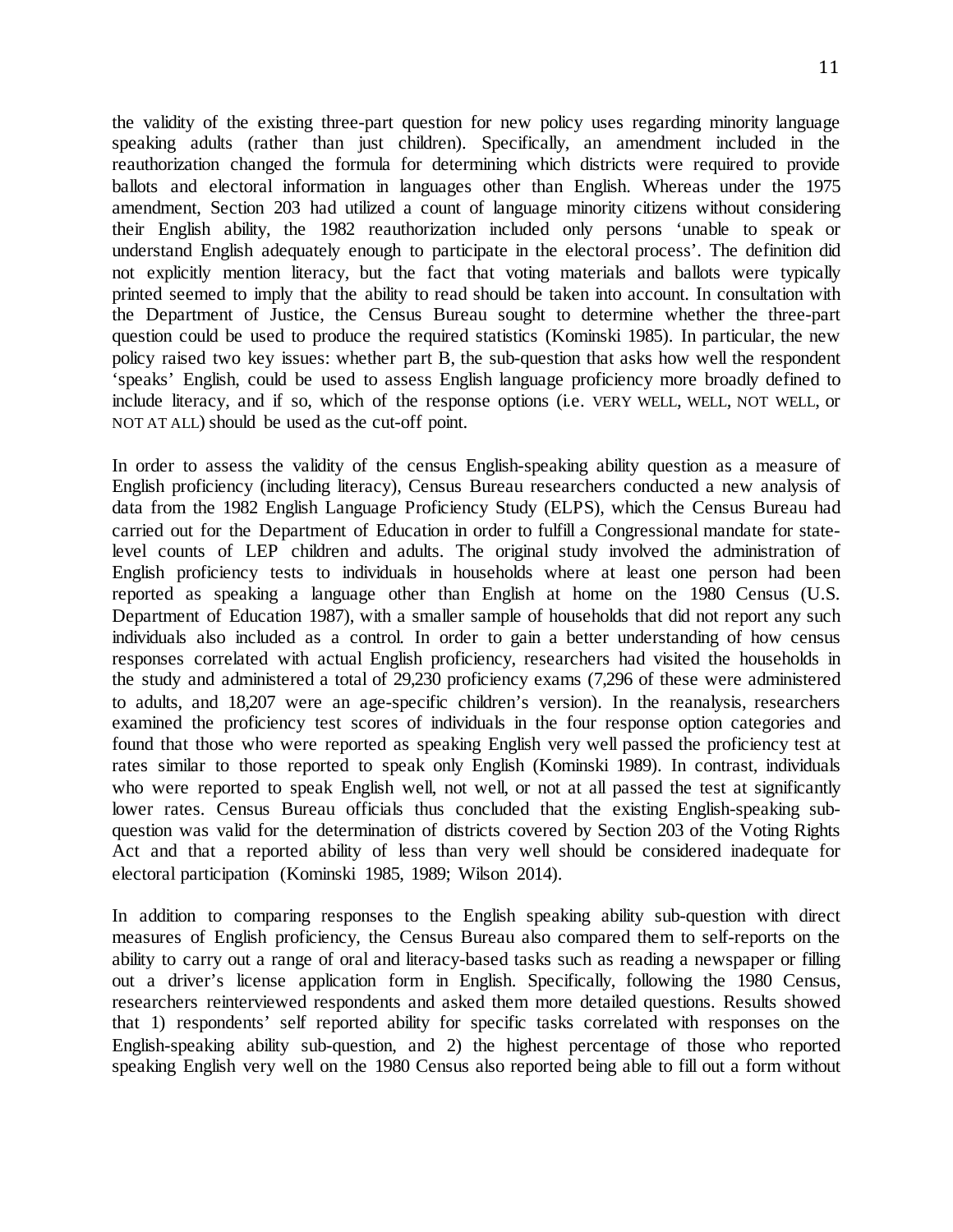difficulty (96 percent), in comparison with those who reported speaking well (78 percent), not well (38 percent), or not at all (5 percent) (Siegel, Martin and Bruno 2001).

Similar to the 1980 reinterview study, the 1986 National Content Test and the corresponding reinterview asked respondents whether they could read a newspaper or write a postcard in English, as well as several questions on contexts of language acquisition and use. Of those who reported speaking English very well, 98 percent reported being able to read a book and 97 percent said they could write a postcard in English (Kominski 1989). However, a high percentage of those who reported speaking English only well also reported being able to read a book and write a postcard in English (93 percent and 91 percent, respectively). Even 69 percent of those who reported speaking English not well reported being able to read a book in English, and 58 percent of them reported being able to write a postcard. In addition, there were relatively few individuals in the dataset who reported very low English speaking ability (45 reported speaking not well, and 10, not at all) compared to the number who reported speaking very well or well (452 and 140, respectively).

In sum, while the need for data on English-speaking ability led to the introduction of the threepart language question, changes in the Bilingual Education Act and the Voting Rights Act created a policy need for data on English language proficiency, rather than just speaking ability. Rather than change the English speaking ability sub-question, Census Bureau researchers have carried out a series of studies to assess the validity of that question for something other than its original intent. Satisfied that it was valid, they then used the reanalysis of the ELPS data to determine that 'very well' should be the cut-off point for the Voting Rights Act, with those reporting lower proficiencies classified as LEP (Kominski 1989). This decision was subsequently supported by the results of the National Content Test reinterview study (Kominski 1989).

As is discussed the next section, the decision to set the cut-off point at 'very well', which has been influential both in data reporting and in the implementation of other federal policies, was recently reaffirmed by another study comparing self-reported English-speaking ability to reading and writing literacy scores (Vickstrom, Shin, Collazo and Bauman 2015).

### **6.** EXPANDING USES FOR STATISTICS ON LEP POPULATIONS AND THENEED FOR GOOD DATA.

As the number and proportion of minority language speakers increased in the 1980s and 1990s, so did awareness of the lack of access of LEP persons to a wide range of public services. In addition, policy makers, service providers and demographers hypothesized that access to information and services might be determined not only by an individual's English proficiency but by the proficiency of other members of the household. Specifically, they reasoned that an LEP person living in a household without any English proficient adults might have less access than a similar LEP person who shared a household with proficient speakers of English, who could facilitate his/her access to emergency communications, information and services. Thus, following the 1980 census, the Census Bureau developed the construct of LINGUISTIC ISOLATION, which was derived using data from the existing language question. Specifically, households where no one over the age of 14 who spoke only English or who spoke English very well were classified as linguistically isolated. While it was envisioned that estimates of the number and characteristics of linguistically isolated households would be useful for federal agencies involved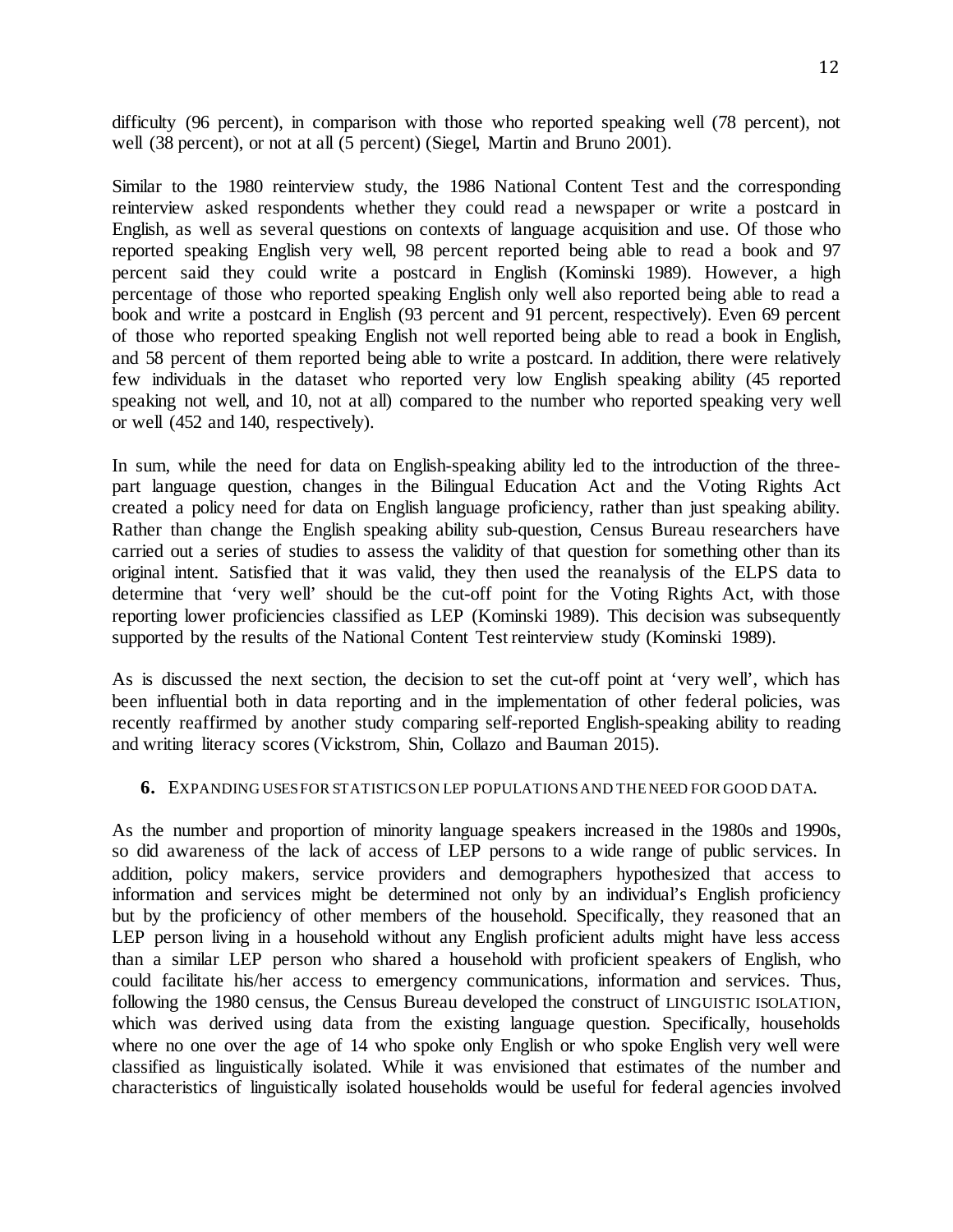in emergency planning and management, the new construct was intended primarily for researchers (Bauman & Davis 2011, Siegel, Martin and Bruno 2001).3

The growing awareness of language barriers to a wide range of public services is also reflected in EXECUTIVE ORDER 13166 IMPROVING ACCESS TO SERVICES FOR PERSONS WITH LIMITED ENGLISH PROFICIENCY, which was signed by President Clinton in 2000. Rooted in the CIVIL RIGHTS ACT's provisions against national origin discrimination, EO13166 requires federal agencies to develop and implement language access plans, and it mandates that all federally conducted and federally assisted programs take 'reasonable steps' to ensure 'meaningful access' by LEP persons. Neither EO13166 nor the Department of Justice's guidelines and compliance standards mandate a specific way to identify and assess the needs of LEP populations. However, language access policies clearly require data about LEP populations and the languages they speak, and many federal agencies turn to the Census Bureau's language statistics. Indeed, the federal interagency website www.LEP.gov recommends that covered programs consider using demographic data to assess the number or proportion of LEP persons from each language group in their service area in order to determine the language assistance to be provided, and Census Bureau data and reports figure prominently among the resources listed. Local and state-level governments also use Census Bureau language statistics in the implementation of language access programs, as do business interests marketing goods and services to targeted demographic groups (Powers, Beede & Telles 2015). As for the implementation of the Voting Rights Act, individuals reporting speaking English less than very well are classified as LEP.

In response to the growing interest in limited English proficiency and language access, Census Bureau researchers carried out a series of new analyses of the census language data (Siegel, Martin and Bruno 2001). In addition, they reviewed previous research investigating the validity of the English-speaking ability sub-question as a measure of proficiency, and they also examined its reliability, or the consistency of responses across time. When Siegel and his colleagues compared survey responses with subsequent reinterviews, they found a high level of inconsistency in responses to the English-speaking ability question, with respondents reported as speaking very well or well more frequently in the original survey than in reinterview; in other words, respondents reported lower English-speaking in the reinterview than in the original survey.

Although the Bilingual Education Act is no longer in effect, ACS statistics are also used by the U.S. Department of Education for its report to Congress on the social and economic status of children in school districts, as well as in the allotment of grants and sub-grants for English language acquisition and language enhancement under Section 3111 of the No CHILD LEFT BEHIND ACT. And in recent years, recognition of the role of language in public policy and the concomitant need for good language statistics have only increased, leading to new quantitative and qualitative research on the ACS language questions. In only the second Census Bureau study to examine validity by comparing self-reported English ability to direct measures of literacy (rather than self-reports of ability to complete specific literacy-based tasks such as fill out a form), Vickstrom, Shin, Collazo and Bauman (2015) carried out various analyses of data from the National Assessment of Adult Literacy, which has an English-speaking ability question similar to the ACS question. Specifically, they compared responses on that question to scores on a 'prose literacy' assessment consisting of open-ended questions on a variety of texts. Results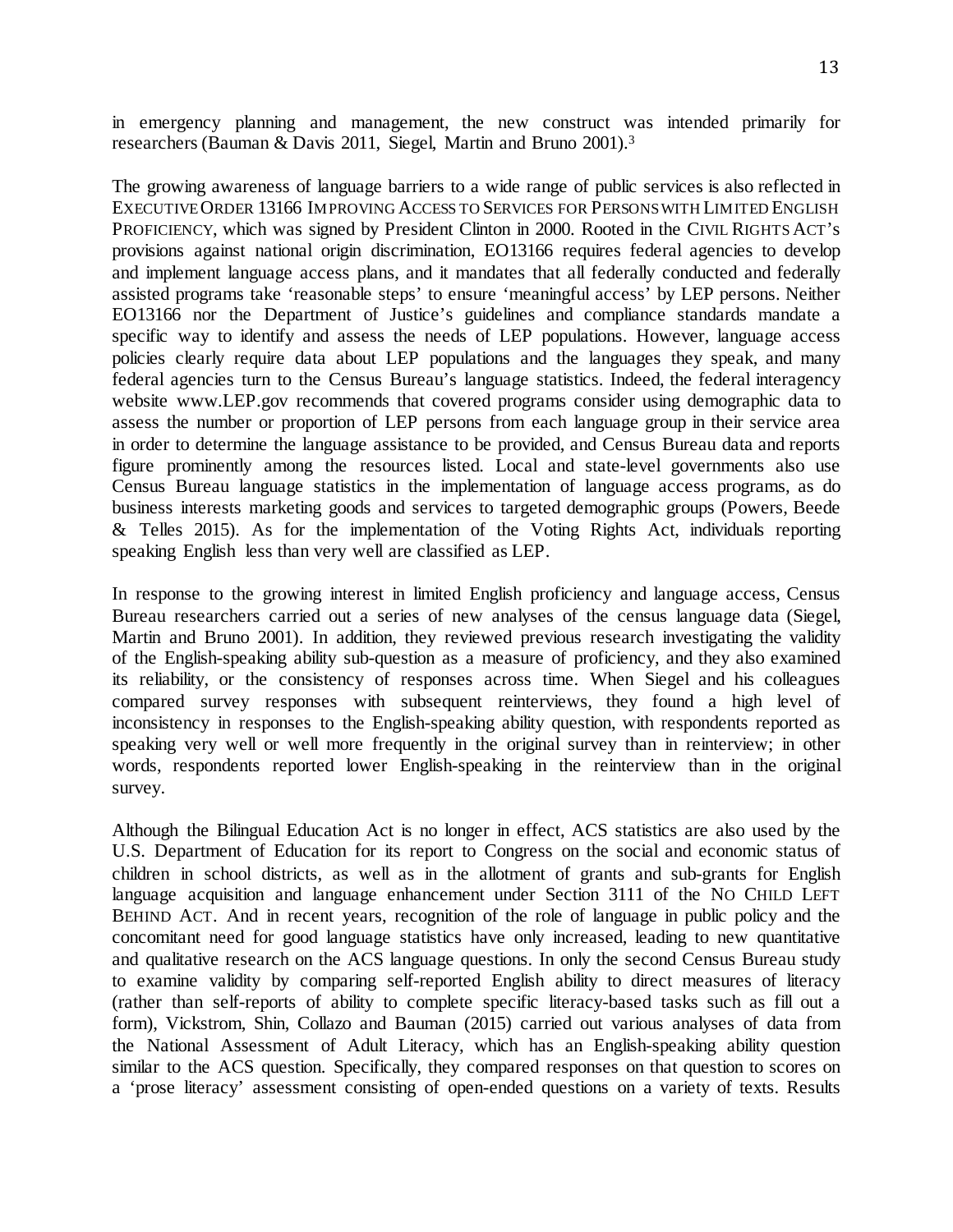showed a clear trend in prose literacy scores, with those who reported speaking English very well having the highest literacy scores and those who reported not speaking English at all having the lowest. In addition, respondents who reported speaking English very well performed most like respondents who spoke only English. The average score for both groups fell within the 'intermediate' prose literacy score, which the test defines as able to read and understand moderately dense, less commonplace texts, leading them to conclude that the 'very well' cut-off is appropriate. It is worth noting, however, that the English-only group had higher average scores than the group that reported speaking English very well. In addition, since the literacy assessment only includes adults, this study was unable to provide information about the validity of the English-speaking ability for children.

### **7.** EXPANDING THE RESEARCH: QUALITATIVE APPROACHES, SPANISH LANGUAGE SURVEYS AND PROXY REPORTING.

As discussed thus far, the U.S. Census Bureau has conducted multiple studies of the current three-part language question. However, several gaps remained. For example, until recently all such studies had adopted a quantitative approach and there was a lack of qualitative research probing respondents' about their subjective interpretation of the language question and the basis of their responses. This type of qualitative research, commonly referred to in the field of survey methodology as COGNITIVE INTERVIEWING, had not yet been developed when the question was introduced, but it is now widely considered to be a best practice in survey development. The value of cognitive interviewing as a pretesting methodology is recognized in the CENSUS BUREAU STANDARD FOR PRETESTING QUESTIONNAIRES AND RELATED MATERIALS FOR SURVEYS AND CENSUSES (2003), which mandates that all new questions be pretested prior to implementation.

In addition, although translated versions of the question had been included in the pretesting of Spanish, Chinese, and Korean language versions of the ACS, there was a lack of research in non-English languages focusing specifically on the language question (Kominski 1989, Siegel, Martin & Bruno 2001, Vickstrom et al. 2015). Further, researchers had not investigated how individuals reported the English-speaking ability of other household members. The basis of evaluation in this type of proxy-reporting is important in general, bit even more so in cases in which LEP individuals are asked to evaluate and report the English-speaking ability of others, a situation likely to become more frequent with the increased completion of surveys in non-English languages.

In order to address these gaps in the research, Leeman (2015) utilized cognitive interviews to investigate Spanish-speaking respondents' interpretations of the language questions as well as the basis of their responses. In that study, Spanish-speaking adults completed paper and oral interviewer-administered versions of the survey in Spanish. They were subsequently probed on their reasons for rating themselves as well as other household members as they did.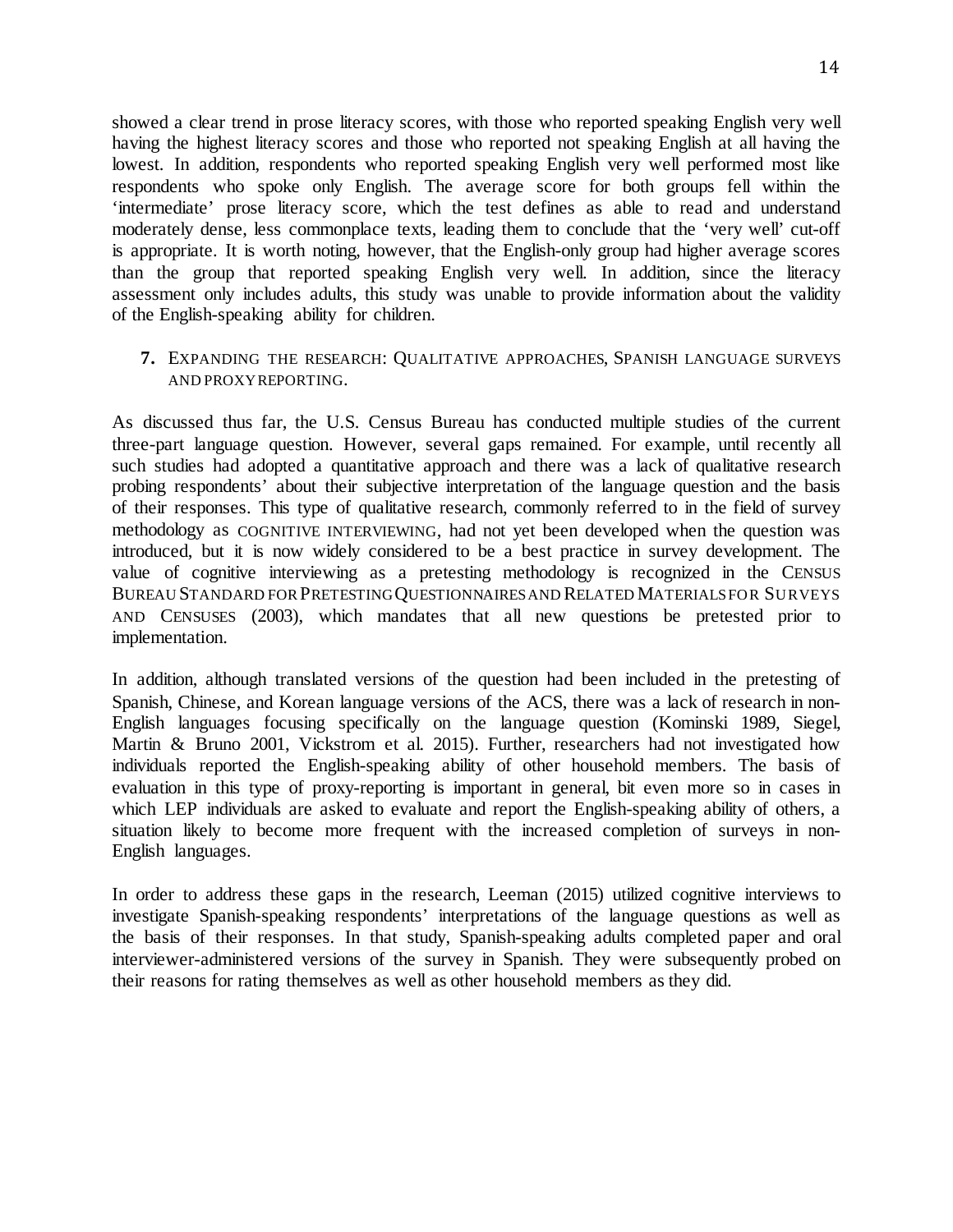|                        |   | a. En su hogar, ¿habla esta persona un idioma<br>que no sea inglés?                               |  |
|------------------------|---|---------------------------------------------------------------------------------------------------|--|
|                        | ப | Sí<br>No $\rightarrow$ PASE a la pregunta 15a                                                     |  |
| b. ¿Qué idioma es ese? |   |                                                                                                   |  |
|                        |   | Por ejemplo: coreano, italiano, español, vietnamés<br>c. ¿Cuán bien habla esta persona el inglés? |  |
|                        |   | Muy bien<br>Bien<br>No bien<br>No habla inglés                                                    |  |

*Figure 3. ACS language question - Spanish language version (2012)*

Perhaps the most striking finding was that 9 of the 48 (19%) participants who completed interviewer-administered surveys answered 'no' in response to the first part of the question, which asks if they speak a language other than English at home (see Figure 3 for the Spanish version of the ACS language question).4 Subsequent probing revealed that these were false negatives and that all participants in the study spoke Spanish at home. In some cases, the false negatives were due to participants misunderstanding the question as asking whether they spoke English (rather than a language OTHER than English). In the other cases, false negatives can be attributed to the sociopragmatic norms of conversational interaction, which may have led respondents to interpret an implied 'other than Spanish', given that the conversation was taking place in Spanish.

Cognitive interviews also revealed variability among participants regarding their interpretation of the question and the criteria they used in providing their response. Of the 43 cases in which participants said whether or not they would consider reading in their assessment of English ability (either because they mentioned it spontaneously or were asked directly), roughly 2/3 said they would do so. A similar proportion said that they would not take accent into account, although these were not necessarily the same individuals.5

As for proxy reporting, only 16 participants were asked to report on all household members, due to time constraints. In many of the proxy reports, participants explicitly compared the ability of household members to themselves or another household member. Of greatest interest were the five cases in which a participant with self-reported limited English-speaking ability reported that another household member spoke English very well. When probed on the basis of their responses, three such participants noted that the household member had been born in the U.S.; while the other two mentioned having observed the household member interacting with Englishspeakers, and knowing that the household member had had job interviews in English.

While caution is required regarding the interpretation of findings from this study, given the overall small sample size as well as the predominance of participants at the low end of the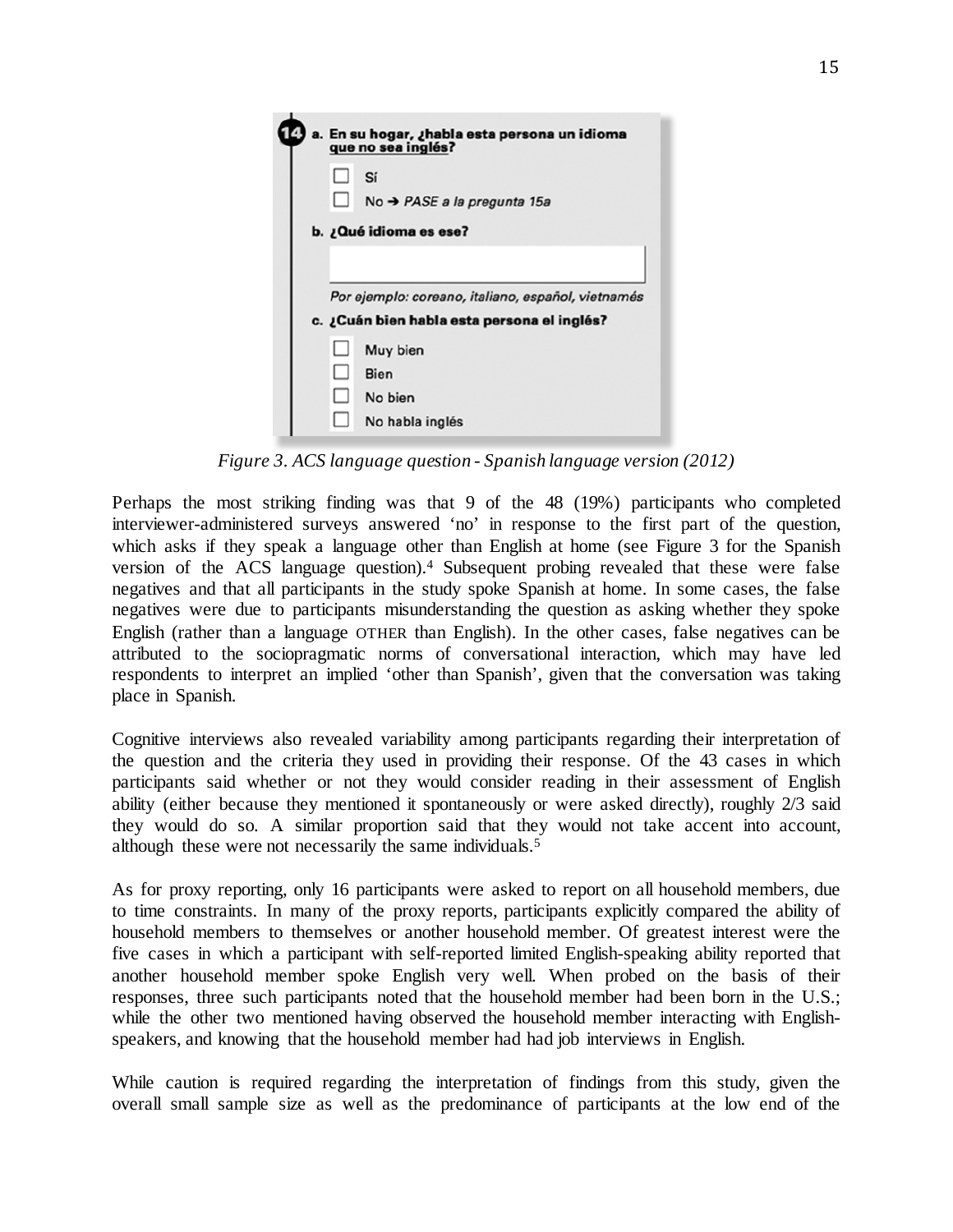English speaking ability scale, results nonetheless highlight the value of qualitative approaches, as well as the importance of conducting research in languages other than English.

### **8.** CONCLUSION.

There is a wide range of questions that researchers inside and outside the Census Bureau, as well as various public and private actors, might like to include on the census or the ACS. However, in contrast with surveys conducted by individual scholars, academic institutions and non-profit organizations, the ACS and census questions are largely constrained by federal legislation, congressional mandates, and the explicit needs of federal agencies. As we have seen, particular ideologies about the connection of language to national origin as well as specific federal policies have shaped both the kinds of language data collected by the Census Bureau and the ways that those data are collected.

As policymakers continue to pay increased attention to the role of language in public life, there is likely to be a concomitant increased interest in language statistics. For example, the finding that English language proficiency and the availability of health-related services in patients' language are correlated with healthcare outcomes (Feinberg et al. 2002, Youdelman 2008) has prompted efforts to require the collection of language data in federal health-related programs and on health-related surveys (Perot and Youdelman 2001). In 2011, the Department of Health and Human Services released the ACTION PLAN TO REDUCE RACIAL AND ETHNIC HEALTH DISPARITIES, a multi-pronged effort that includes efforts to improve data collection on race, ethnicity, and language in healthcare, among other initiatives (Koh, Graham & Glied 2011). These developments highlight the importance of conducting further research to assess the validity and reliability of the current language question both in terms of existing policies and potential new uses.

Future research should include qualitative as well as quantitative studies, and must include research conducted in languages other than English, especially given the growth in non-English surveys and censuses. In particular need of further investigation are false negatives and alternative wordings that might reduce them, particularly but not only in non-English languages, especially as more and more policies rely on estimates of the LEP population for the implementation of various Civil Rights protections and other federal polices. Another crucial area for future research is the validity of responses to the English-speaking ability question for assessing the English proficiency of children, an issue not examined empirically since the 1980s, and one that should entail both a comparison of responses to actual measures of English proficiency and a consideration of how LEP parents assess their children's English. Such studies will help ensure data quality and the production of language statistics needed for the implementation of federal policy as well as other public and private uses.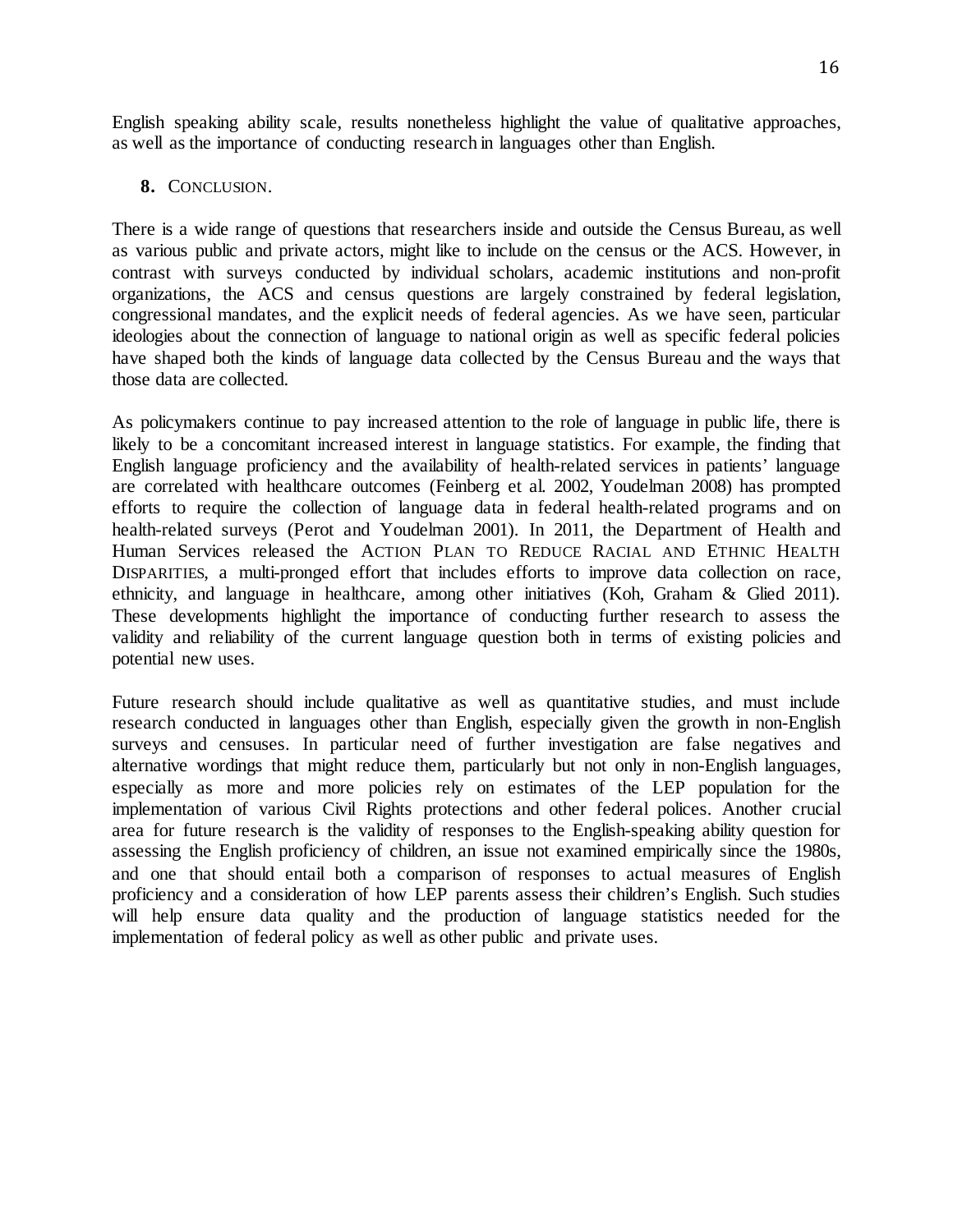#### **REFERENCES**

- ANDERSON, MARGO J. 1988. *The American census: A social history*. New Haven: Yale University Press.
- AREL, DOMINIQUE. 2002. Language categories in censuses: Backward- or forward-looking? In *Census and identity: The politics of race, ethnicity, and language in national censuses*, ed. by David I. Kertzer and Dominique Arel, 92–120. Cambridge: Cambridge University Press.
- BAUMAN,KURT, and JESSICA DAVIS. Memorandum for members of Census Advisory Committees. 2011. Update to terminology for 'households in which no one 14 and over speaks English only or speaks a language other than English at home and speaks English "very well"'. November 29.
- BERENYI, JESSICA R. 2008. Appropriate action, inappropriately defined: Amending the Equal Educational Opportunities Act of 1974. *Wash. & Lee L. Rev.* 65.639.
- BLATT,BEN. 2014. Tagalog in California, Cherokee in Arkansas: What language does your state speak?" Slate, May 13. Online: http://www.slate.com/articles/arts/culturebox/2014/05/language\_map\_what\_s\_the\_most\_po

pular\_language\_in\_your\_state.html.

- CARDINAL,LINDA. 2005. The ideological limits of linguistic diversity in Canada. *Journal of Multilingual and Multicultural Development* 26.6.481–95.
- CHOLDIN,HARVEY M. 1986. Statistics and politics: The 'Hispanic issue' in the 1980 census. *Demography* 23.403–18.
- CHRISTOPHER,A. J. 2010. Questions of language in the Commonwealth censuses. *Population, Space and Place*, 17.5.534–49.
- DEVRIES, JOHN. 1985. Some methodological aspects of self-report questions on language and ethnicity. *Journal of Multilingual and Multicultural Development* 6.5.347–68.
- FEINBERG, EMILY, KATHERINE SWARTZ, ALAN M. ZASLAVSKY, JANE GARDNER, and DEBORAH KLEIN WALKER. 2002. Language proficiency and the enrollment of Medicaid-eligible children in publicly funded health insurance programs. *Maternal and Child Health Journal*  $6.1.5 - 18.$
- GAUTHIER,JASON G. 2002. *Measuring America: The decennial censuses from 1790 to 2000*. Washington DC: U.S. Census Bureau. Online:
	- http://www.census.gov/prod/2002pubs/pol02-ma.pdf.
- KERTZER,DAVID I., AND DOMINIQUEAREL. 2002. *Census and Identity: The politics of race, ethnicity, and language in national censuses*. Cambridge: Cambridge University Press.
- KOH, HOWARD K., GARTH GRAHAM,and SHERRY A. GLIED. 2011. Reducing racial and ethnic disparities: The action plan from the Department of Health and Human Services. *Health Affairs* 30.1822–29.
- KOMINSKI,ROBERT. 1985. Final report: Documentation of Voting Rights Acts determinations. U.S. Census Bureau.
- KOMINSKI,ROBERT. 1989. How good is 'How well'? An examination of the census Englishspeaking ability question. In *American Statistical Association 1989 Proceedings of the Social Statistics Section*, 333–38. Online:

https://www.census.gov/population/socdemo/language/ASApaper1989.pdf

LEEMAN,JENNIFER. 2004. Racializing language: A history of linguistic ideologies in the U.S. census. *Journal of Language and Politics* 3.507–34.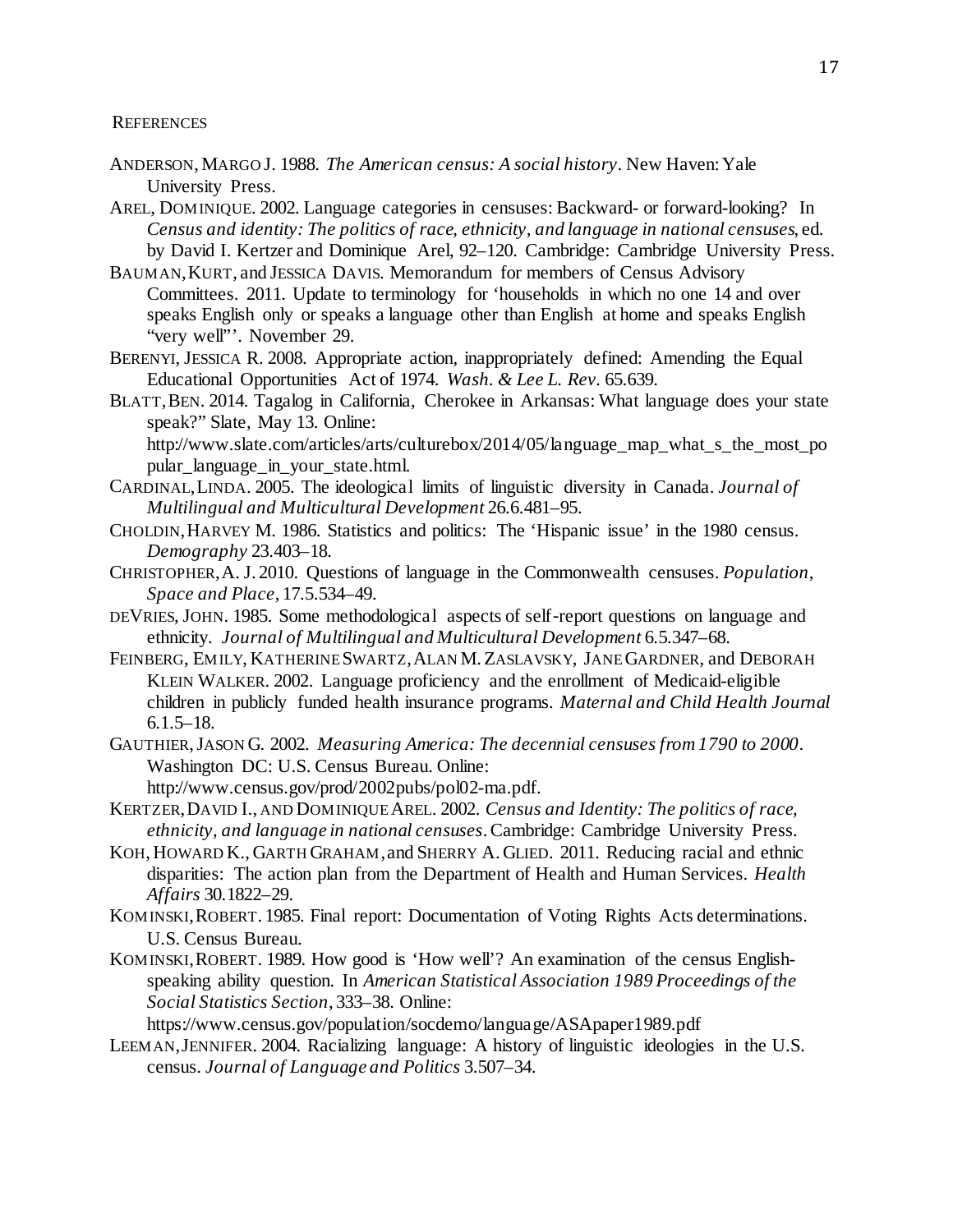- LEEMAN,JENNIFER. 2013. Categorizing Latinos in the history of the U.S. census: The official racialization of Spanish. In *A Political History of Spanish: The Making of a Language*, ed. by José Del Valle, 305–23. Cambridge: Cambridge University Press.
- LEEMAN,JENNIFER. 2015. Cognitive testing of the American Community Survey language questions in Spanish. Survey Methodology. Washington DC: U.S. Census Bureau. Online: https://www.census.gov/srd/papers/pdf/ssm2015-02.pdf.
- LIEBERSON, STANLEY. 1966. Language questions in censuses. *Sociological Inquiry* 36.2.262–79.
- MACIAS, REYNALDO F. 1993. Language and ethnic classification of language minorities: Chicano and Latino students in the 1990s. *Hispanic Journal of Behavioral Sciences* 15.2.230–57.
- MCARTHUR,EDITH K. 1981. How wide is the language gap? *American Demographics*, no. 3.28– 33.
- MODERN LANGUAGE ASSOCIATION. ND. *MLA language map*. Online: https://apps.mla.org/map\_main.
- MORA, G. CRISTINA. 2014. *Making Hispanics: How activists, bureaucrats, and media constructed a new American*. Chicago: University of Chicago Press.
- MORAN, RACHEL F. 2009. The untold story of Lau v. Nichols. In *Español en Estados Unidos* y *otros contextos de contacto*, ed. by Manel Lacorte and Jennifer Leeman, 277–302. Madrid: Iberoamericana.
- MORNING,ANN. 2008. Ethnic classification in global perspective: A cross-national survey of the 2000 census round. *Population Research and Policy Review* 27.2.239–72.
- NOBLES, MELISSA. 2000. *Shades of citizenship*. Stanford, CA: Stanford University Press.
- PERLMANN,JOEL. 2001. 'Race or people': Federal race classifications for Europeans in America, 1898-1913. *Jerome Levy Economics Institute Working Paper No. 320*. Online: https://papers.ssrn.com/sol3/papers.cfm?abstract\_id=257921
- PEROT,RUTH T., and MARA YOUDELMAN. 2001. *Racial, ethnic, and primary language data collection in the health care system: An assessment of federal policies and practices*. Commonwealth Fund New York. Online:

http://www.vdh.virginia.gov/ohpp/clasact/documents/clasact/research/racialethnicprimaryla nguage.pdf

- POWERS, REGINA, DAVID N BEEDE, and RUDY TELLES. 2015. The value of the American Community Survey: Smart government, competitive businesses, and informed citizens. *Office of the Chief Economist, Economics and Statistics Administration, U.S. Department of Commerce*.
- PRÉVOST,JEAN-GUY, and JEAN-PIERRE BEAUD. 2002. Statistical inquiry and the management of linguistic plurality in Canada, Belgium and Switzerland. *Journal of Canadian Studies* 36 4.88.
- RODRÍGUEZ,CLARA. 2000. *Changing race: Latinos, the census, and the history of ethnicity in the United States*. New York: New York University Press.
- RUMBAUT,RUBÉN G. 2006. The making of a people. In *Hispanics and the future of America*, ed. by Marta Tienda and Faith Mitchell, 16–65. Washington DC: The National Academies Press.
- SIEGEL, PAUL,ELIZABETH MARTIN, and ROSALIND BRUNO. 2001. Language use and linguistic isolation: Historical data and methodological issues. *U.S. Census Bureau: February* 12.
- STEVENS, GILLIAN. 1999. A century of U.S. censuses and the language characteristics of immigrants. *Demography* 36.3.387–97.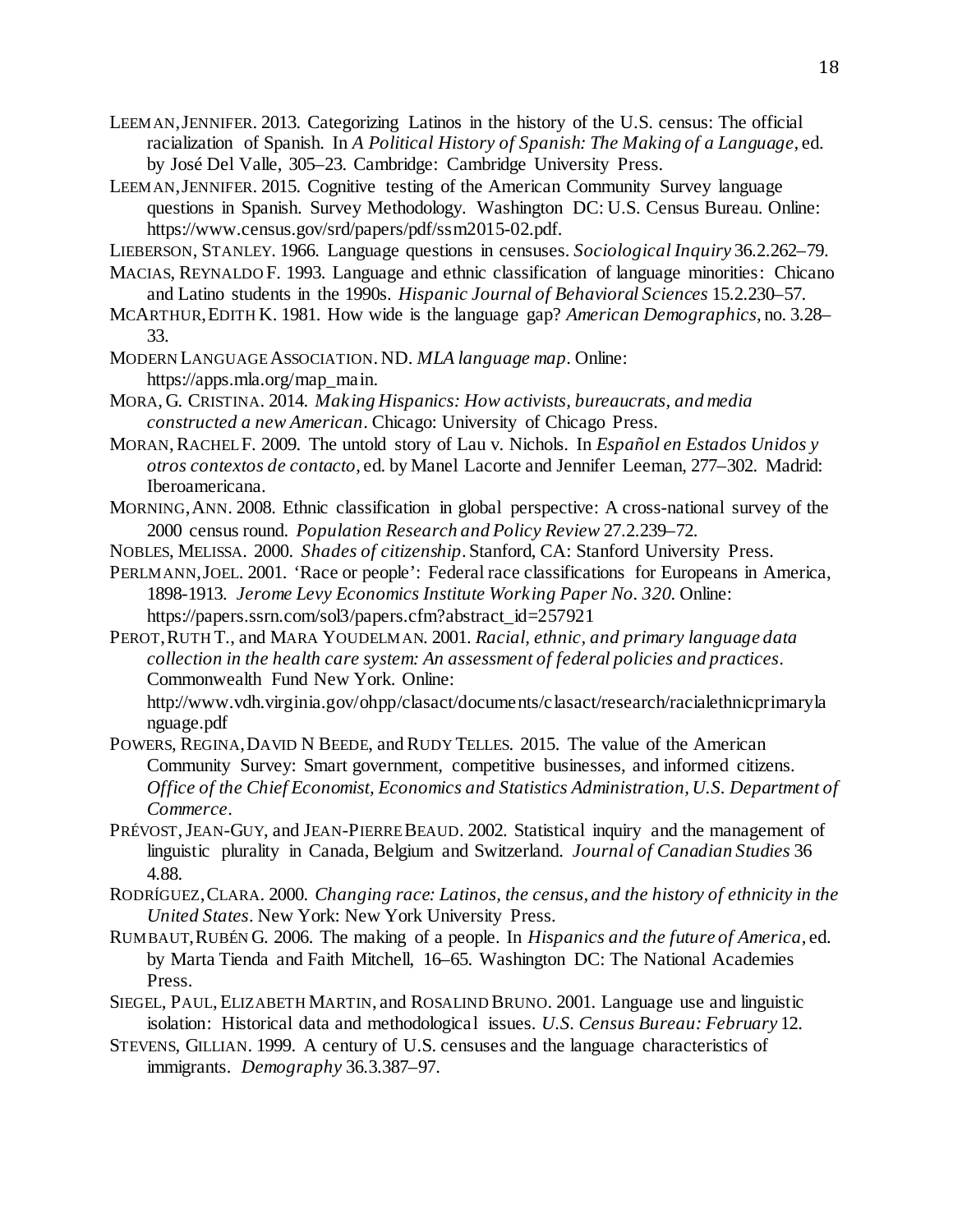- STEWNER-MANZANARES,GLORIA. 1988. The Bilingual Education Act: Twenty years later. *New Focus, Occasional Papers in Bilingual Education*, Online: http://eric.ed.gov/?id=ED337031.
- URLA,JACQUELINE. 1993. Cultural politics in an age of statistics: Numbers, nations, and making of Basque identity. *American Ethnologist,* 20.818–43.
- U.S. CENSUS BUREAU,CENSUS HISTORY STAFF. ND. Through the decades History U.S. Census Bureau. Online: https://www.census.gov/history/www/through\_the\_decades.
- U.S. DEPARTMENT OF JUSTICE. N.D. Minority language citizens. Online: https://www.justice.gov/crt/minority-language-citizens.
- VELTMAN,CALVIN. 1986. The interpretation of the language questions of the Canadian census. *Canadian Review of Sociology and Anthropology* 23.412-422.
- VICKSTROM,ERIC, HYON SHIN, SONIA COLLAZO, and KURT BAUMAN. 2015. *How well—still good?: Assessing the validity of the American Community Survey English-ability question*. Washington DC: U.S. Census Bureau. Online: https://www.census.gov/content/dam/Census/library/working-papers/2015/demo/SEHSD-WP2015-18.pdf
- WILSON, JILL H. 2014. *Investing in English skills*. Washington DC: Brookings Institution. Online: http://www.brookings.edu/~/media/research/files/reports/2014/09/english%20skills/srvy\_en glishskills\_sep22.pdf.
- WRIGHT,JAMES D, and PETER VMARSDEN. 2010. Survey research and social science: History, current practice, and future prospects. In *Handbook of Survey Research*, ed. by Peter V. Marsden and James D. Wright, 3–26. Bingley, UK: Emerald Publishing Group Limited.
- YOUDELMAN, MARA. 2008. The medical tongue: U.S. laws and policies on language access. *Health Affairs* 27 (2): 424–33.
- ZENTELLA, ANA CELIA, BONNIE URCIUOLI, and LAURA R GRAHAM. 2007. Problematic language assessment in the US census. *Anthropology News* 48.6.10–11.